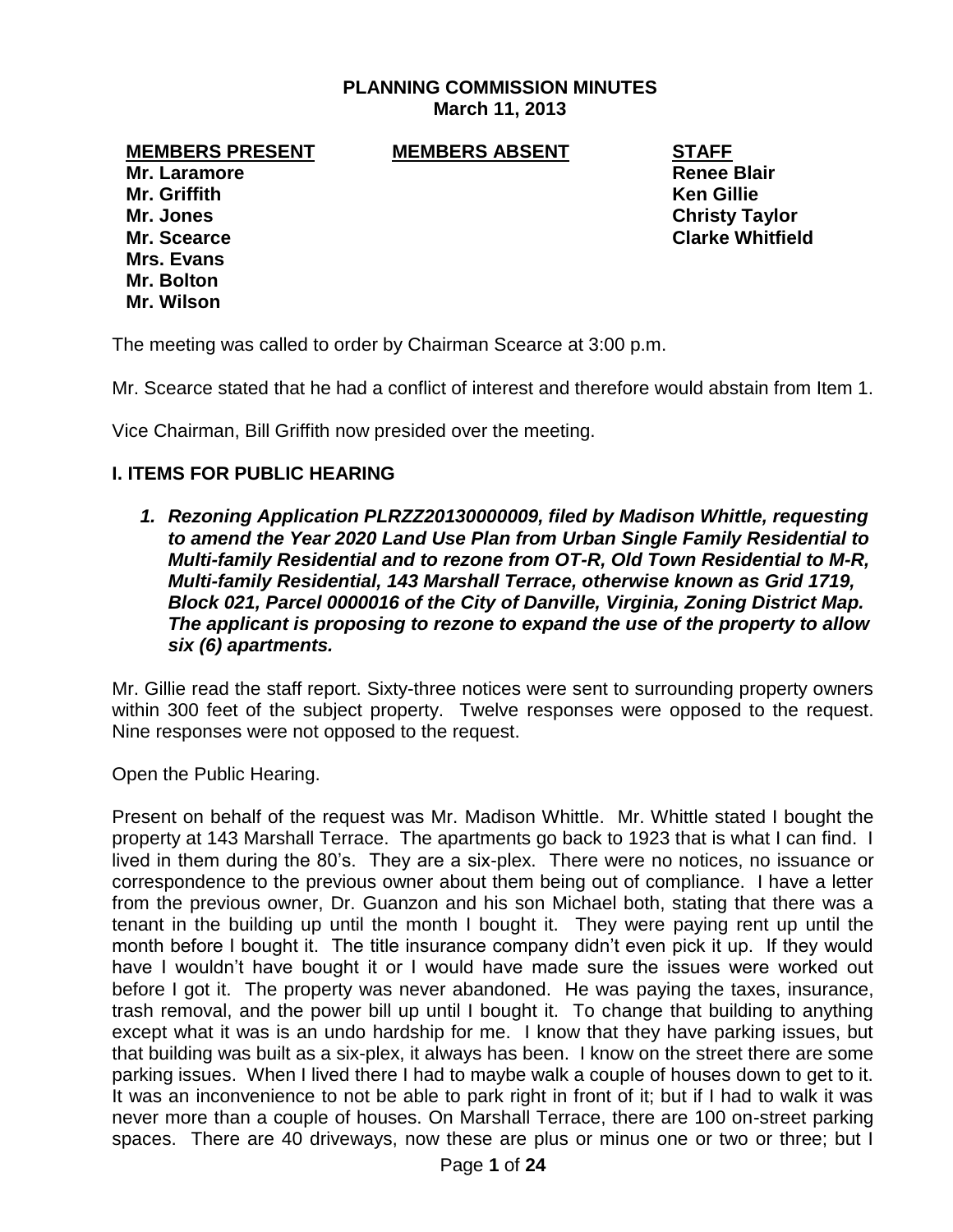counted it a couple of times. Thirty of those driveways would hold two cars. That is 60 and then 100 on-street parking spaces and there is 51 dwellings. To me, that is three and a half per household. If you want to look at the good side of it, you don't want it to be a blight property. My tenants can be instructed to where they are to park, not to park in front of people's driveways. We are real strict with how we run our company. The City and/or whoever is involved with this would not turn my power on. We have been through two freezes and they wouldn't cut the power on to my property, so I have a problem with that too. We have damages. We have things that should have been addressed. Those are simple things that were outside of my control. I have tried to keep the property up. The zoning should have never changed. The upside of it is that I can bring people back to work to finish the properties. We can bring in contractors to work. We can do four or five building permits. The taxes on that property will go up, I am sure the City can use the money. It will help raise the value of all of the properties instead of it just sitting there. If you do the math, I am out of about \$21,000 so far and I haven't got to City Council. Rents verses getting adequate decent housing, we lack that. The Foundation had a study done where Danville lacks adequate foundation for how we are growing with Averett, with the hospital, with other industries coming to town. I can't believe it is taking this kind of time. I am hoping that we will vote this thing up to get to City Council and get moving with it.

Present in opposition to the request was Mr. Glen Giddings. Mr. Giddings stated I live at 134 Marshall Terrace. The property is across the street and one house to the right. I have lived there since February 2005. This property has had no one living in it since August 2009. I work Friday, Saturday, Sunday; so Monday through Thursday I am out in the yard and stuff and I have not seen anyone coming or going in there. The last tenant that lived there had a stroke and was put into a nursing home. This same tenant would go around and borrow the neighbor's cell phones and home phones to try and sell her narcotics to other people. We stopped that once we caught on to what she was doing. There is an issue with tenants that were living there. There is drugs, noise, parking issues, the tenants before would open their car doors and just kick their fast food trash out into the street. They weren't respectful. I had to buy a No Parking sign to put in front of my driveway because my driveway would get blocked; and with me being on call with the Emergency Room that is an inconvenience to call the police to have them could search for that car's owner while I should be at work. In the driveway of this property, he had said at the last meeting that there were three parking spaces. You can drive down the driveway but you are not getting out of your car. There is not enough room. Maybe two cars could park there but no one is going to get out of their car. There may be two parking spaces in front of that apartment. Across the street in front of my house there are probably four parking spaces with my house and the neighbor's house next door. This is an ongoing issue, so I hope we can resolve this.

Mr. Wilson asked is there a way of looking at this as a possibility by having it developed and refurbished that it might actually bring it into that kind of thing? Why would you feel that it is going to be more of the same?

Mr. Giddings responded before when the tenants were there I would call Dr. Guanzon and complain. He wouldn't do anything. If he wasn't there and I called his wife, she would tell me to stop calling. Who's to say that it is not going to be the same? Who is to say that he would sell it to somebody else and this would continue again?

Mr. Wilson stated I certainly see your point, but those are a lot of assumptions. At the same time, it just sits there and deteriorates with nothing happening and that can't be good for the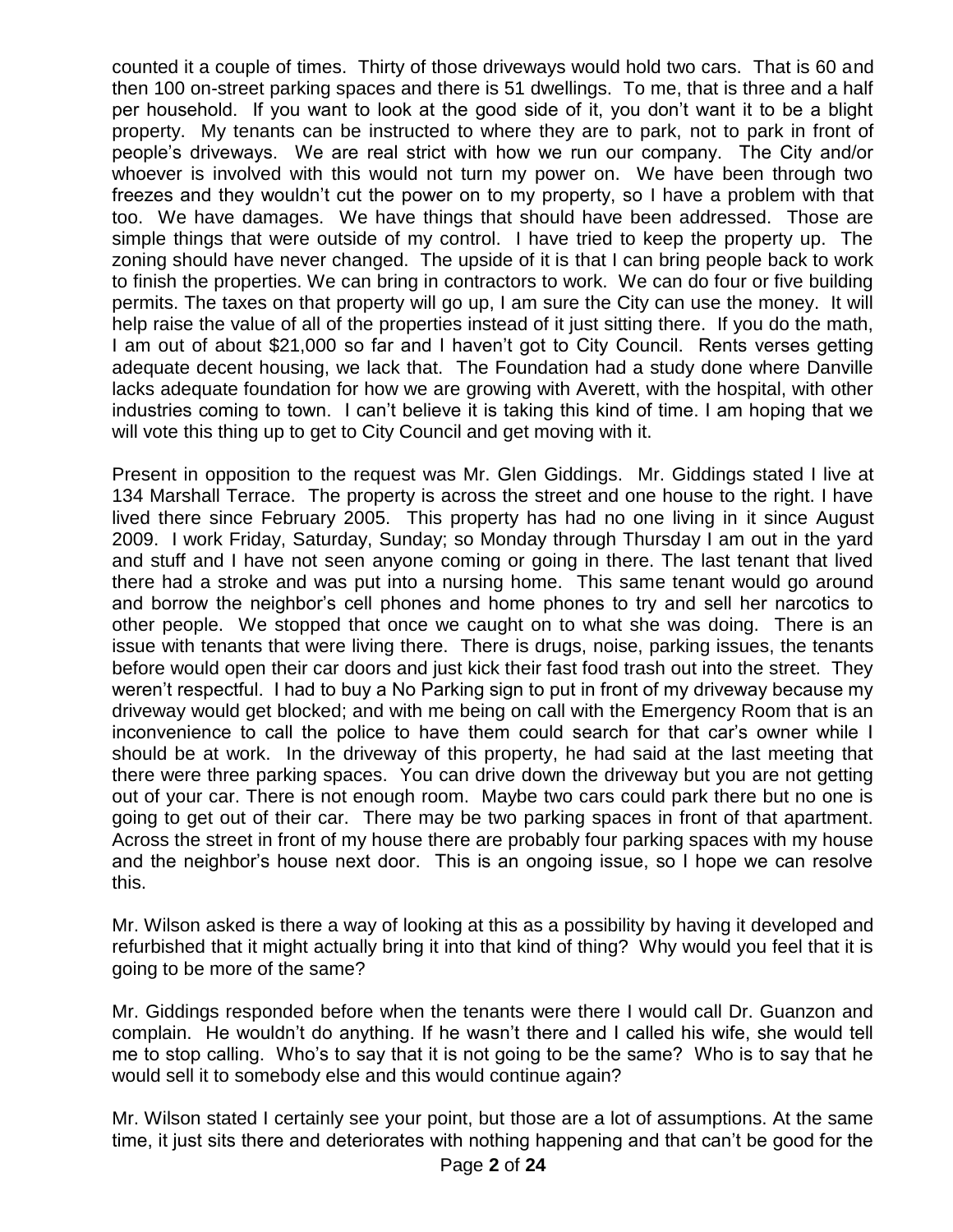neighborhood either. I am just curious as a neighbor with these concerns, what would your response be to that?

Mr. Giddings responded if there was some way that he could come up with the parking and be in control of the tenants that might be feasible and to assure that would not happen.

Present in opposition to the request was Ms. Renee Blair. Ms. Blair stated I live in the neighborhood and have been there a little over two years. I just want to state my personal opposition to this rezoning and that my belief is that this is the definition of illegal spot zoning. The spot zoning is the benefit for this property owner not the overall neighborhood. We do have an issue with parking which of course has been raised many times. Just in the past two weeks, I had a situation where the bus couldn't fit through. We had an emergency situation on one end and the school bus could not even get through to get my children. That is how tight the road is. Adding any additional parking is just going to increase this. If there is an emergency situation, you do have concerns of how those vehicles are going to get there. If there is no room for them to pull over, you can't address the emergency situation. There is the concern of tenants, but as you said that is an assumption. You can't control that, but my main concern with this case is the illegal spot zoning.

Present in opposition to the request was Ms. Greta Vandecarr. Ms. Vandecarr stated I live next door to the property in question. I live at 141 Marshall Terrace. I have lived there since 2006. My experiences with this property before 2009 were deplorable. There are porches that overlook my backyard where garbage was thrown out. Students that were drunk would throw up on the side of my house. They were skateboarding up and down my road. I am a teacher and I do enjoy the college kids; however it is very difficult to reign in their behavior. The issue of maybe if we made these upper scale apartments is a great idea; but no, in fact Danville's population is dropping. We just lost three schools. You can't tell me that we need adequate luxury apartments. Our population right now is at the lower end. I have been in the apartments. They are deplorable. They are trashed. No human being right now could live in them. I can imagine the damage that he has done, because there was so much rot and mold and just awful conditions that no one in their right mind could live in them. Sure let's make them upscale, yeah that would be great as long as he has a parking place in the back for them; which I don't believe by zoning is allowable. I do have a driveway plus two parking spots in front. In the past, I am more than happy to give up a parking spot for these apartments. You can't control that. They will park where they want to. I avoid parking in my driveway for the reason Mr. Giddings said, you get blocked in. Since 2009 there has not been a police officer called to that residence, which I am delighted about. We try to run a very clean upstanding neighborhood. We are going to make them luxury apartments for nobody who can afford them. It doesn't seem right. At this present time, I am personally trying to sell my house well under what it is worth, well under what I bought it for, and well under what it is assessed for. The eyesore is the apartment complex. What kind of clientele do they have? My past is all I have. I have no other knowledge. Drugs were ramped over there. I had to shelter my children from it. I just know from my past. I can't give you an answer if these were beautiful high dollar apartments, but let's be real. Danville doesn't have a high dollar clientele. Do you have any questions? Thank you, I hope you can resolve this.

Mr. Whittle stated we are familiar with the Beaverstone Apartments that were near G.W. They were terrible. We took them over, went in and spent the money to fix them. They are very good renters. I want to do the same thing with the Marshall Terrace Apartments. It is a demand for it. The hospital is bringing in 60 interns at a time and we have actually had to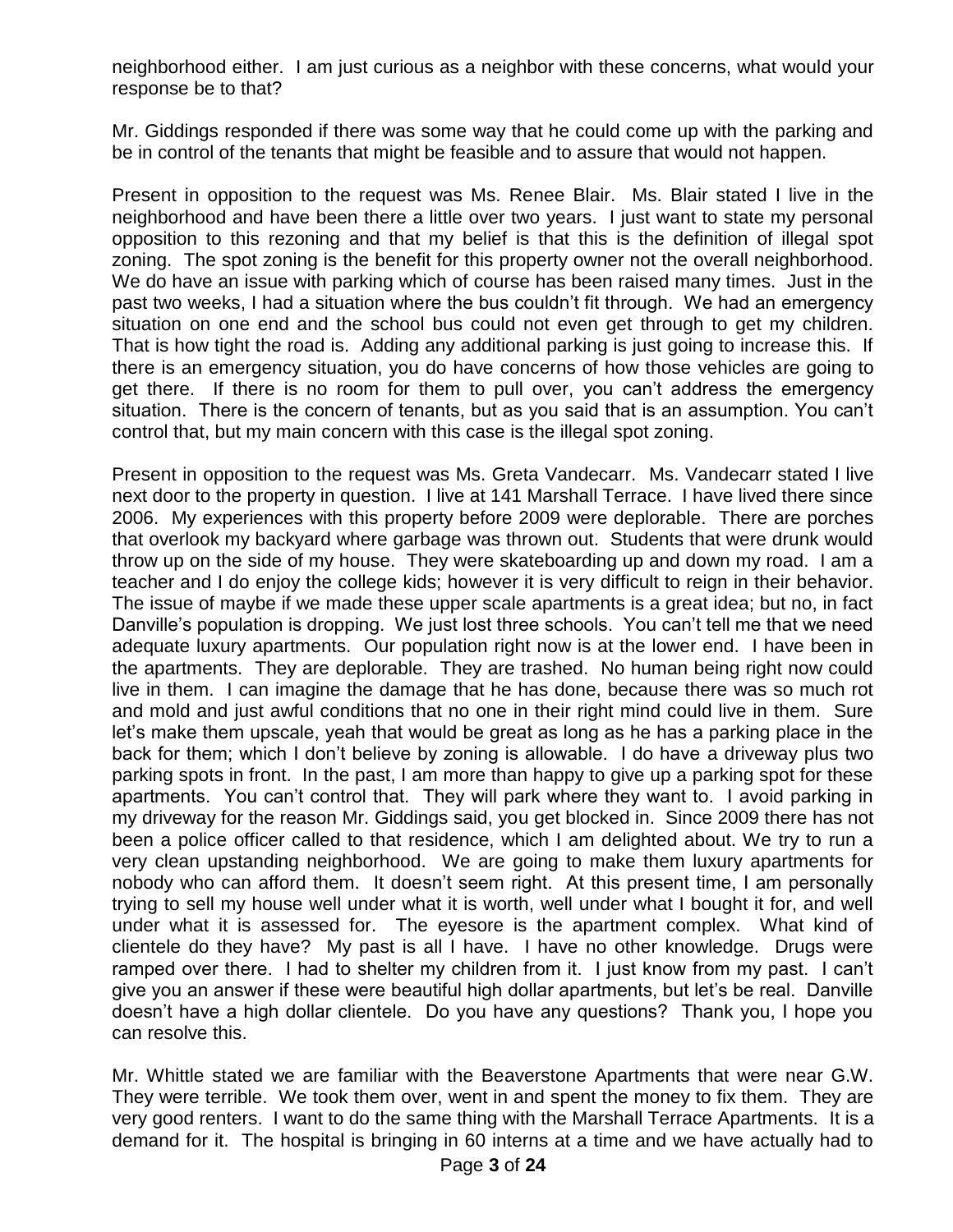move them to other properties that we have because we don't think we are going to be ready for them to get here in June. That was my target for these apartments. With the parking issue, I just learned a little earlier that we can probably work on a parking issue in front of the units maybe. I thought we could get three down the side. I know I can get one down the side of the building. There is an opportunity to put some parking in the back. It still has to go through this process and before City Council. I still have to go and get that approved. Believe me I want my tenants happy. I don't want to hear of people having problems with one of my units. Dr. Guanzon is a doctor, not a landlord. We manage 150 properties. We are strict. We run a lower occupancy rate, because we screen out as much as we can before some get through. The first one to go is the one who starts any problems. I was actually glad to hear today that there might be some way to work something out on the front of the property and/or a few spaces in the back. It is not wide enough to get in there now, but if there is a place we can put in a turnaround I would much rather have two lower level people walk in on the lower level. These are single bedroom apartments, again you can say it might take 12 cars; who knows, but they are not two bedroom setups. I actually prefer the single bedrooms for the market that I am going to target.

Mr. Wilson asked what is the market that you are going to target?

Mr. Whittle responded I am going for the interns at the hospital. We have a property in the area that we have moved them into. We are going to temporarily move them into other units that I have, but they want to be able to walk. We want Averett teachers and students. Believe me I have a pretty boring life, but if I have a problem with tenants, on a Friday night I will sit out there and see what is going on. I will knock on the door and we figure out what is going on pretty quick. It is the business that I am in. It is what I do. It is how I make my living. I had to lay a few people off because of this project. That is really disheartening for me. I am responsible for the eight or nine families that work with me and the subcontractors that were counting on these jobs. This process that the property has been through needs to be more business friendly. If there is any way that I can help with that outside of this, anything that we can do to make it more business friendly sure would be a help for Danville.

Mr. Jones asked do you have some type of agreement to help these interns with the hospital?

Mr. Whittle responded about two months ago I was at Hardees on West Main Street and one of the interns came in. He was looking at the Fitzgerald Apartments because he found them on the internet. I have four getting ready to move into other properties. I do believe we can get them and good tenants put in that property.

Mr. Jones asked ballpark figure, how much do you think you can get for these apartments?

Mr. Whittle responded we are going to shoot for \$650 a month per unit and we will adjust it until we get it.

Close the Public Hearing.

Mrs. Evans asked moving ahead to the Green Street property we are going to talk about next, the City has required a minimum of four striped spaces; but you are not requiring him to provide spaces. Is that correct?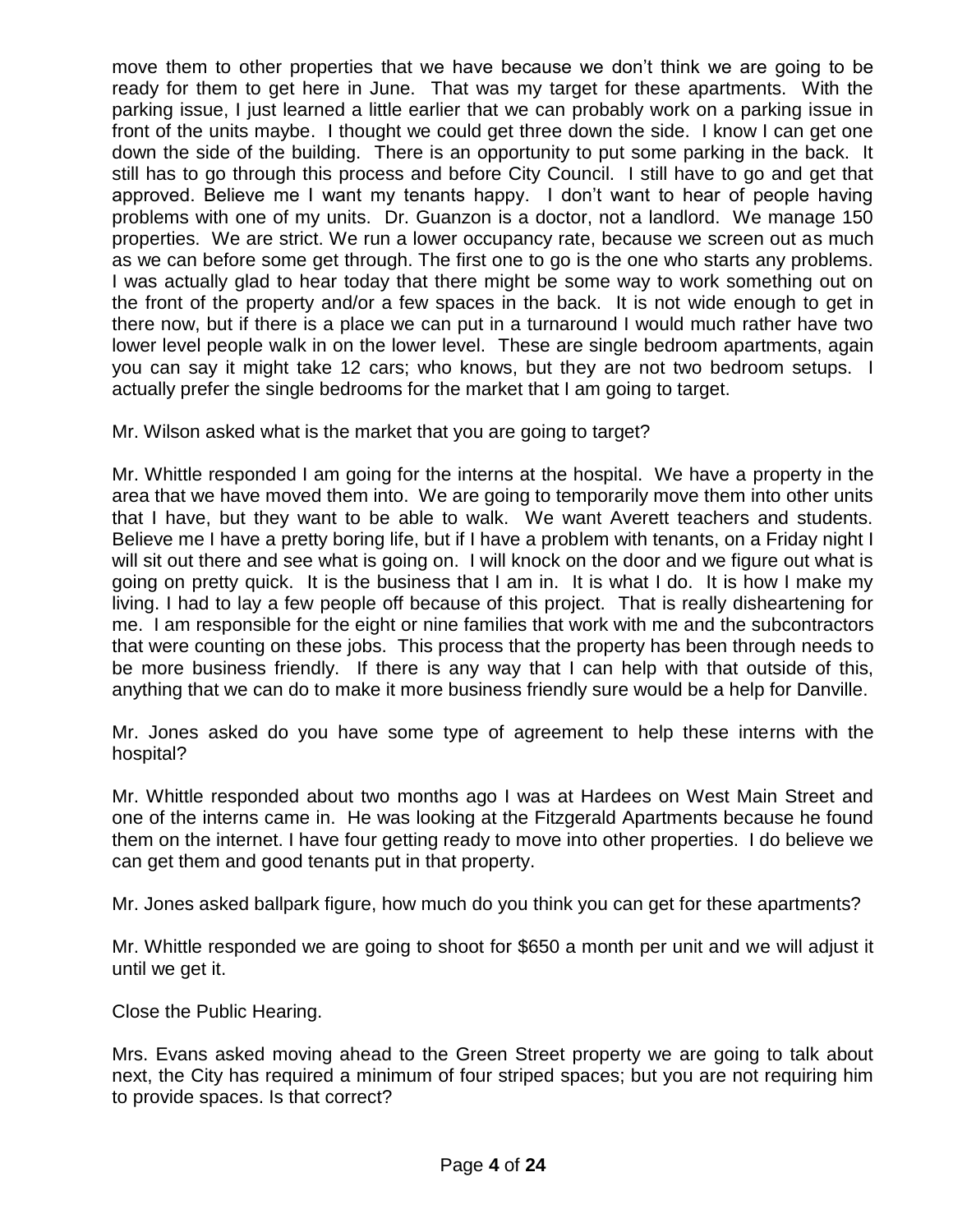Mr. Gillie responded the property on Green Street is a special use permit. This is a rezoning. In this case, the off-street parking is something that is going to have to be addressed one way or another. At this point he cannot meet the minimum standards onsite. There are options available, but first he has to see if he can get the property rezoned.

Mr. Griffith asked is there a waiver or a special use permit that can be done at this particular property to increase the parking behind the apartments?

Mr. Gillie responded there are a couple options for the rear of the property. The Board of Zoning Appeals would have to grant a waiver to the minimum driveway width requirements. We have a 24' driveway width requirement. Based on the size of that building you can't meet that. They have precedence to do that. They did that on a couple properties where you have sufficient parking behind but the driveway is not wide enough to meet the requirements. There are options available. There may be a waiver for pavement, but in numbers alone; we are going to have to work with him on that. He can't go to the Board of Zoning Appeals until he finds out if he can use the property for a multiple family dwelling.

Mr. Griffith stated the biggest issue seems to be the parking. Mr. Whittle had mentioned that there were some alternatives and that is what I was trying to explore to see what they were. But there is a possibility that there could be some additional parking behind the building?

Mr. Gillie responded I believe so.

Mr. Laramore asked is there a notification process for properties that are in violation like this? Is it triggered when the property is sold? What triggers that?

Mr. Gillie responded first off, knowledge. We are aware of certain properties and we do our best to notify. We don't always get notified when the properties sell, so we can't just notify everyone on the sale. As Mr. Whittle mentioned, usually title companies will catch it. They will call us and ask if this property can be used for x or y. In this case, I don't remember speaking to anyone at the title company. Are we perfect in the system? No, we are far from it. We do the best we can. When there is an issue we try our best to let people know. We hope that realtors check the zoning, give us a call. Word of mouth is our best thing.

Mr. Laramore asked you have a number of properties that are just like this. Is it practical or necessary for the City to explore a better way to handle this?

Mr. Gillie responded yes.

Mr. Laramore stated I look at this differently than if someone had a house with a mother-inlaw suite and next thing you know there is a nine family dwelling going on. This was built for this. I have no idea why they didn't address this.

Mr. Wilson asked is there a reason the Code left out these multi-units? The only reason we are in this position, if I understand it right, is because the occupancy has gone down to a place for a number of years. Now we are looking a multi-unit building, clearly designed for that. Anybody that bought in that neighborhood can look and see that this is what this is and now it has to go back to single family. Why was that left out of the Code?

Mr. Gillie responded he believes it was built in 1924. It has been non-conforming since at least 1959, so for 60 years the property has been legal non-conforming. Our Code has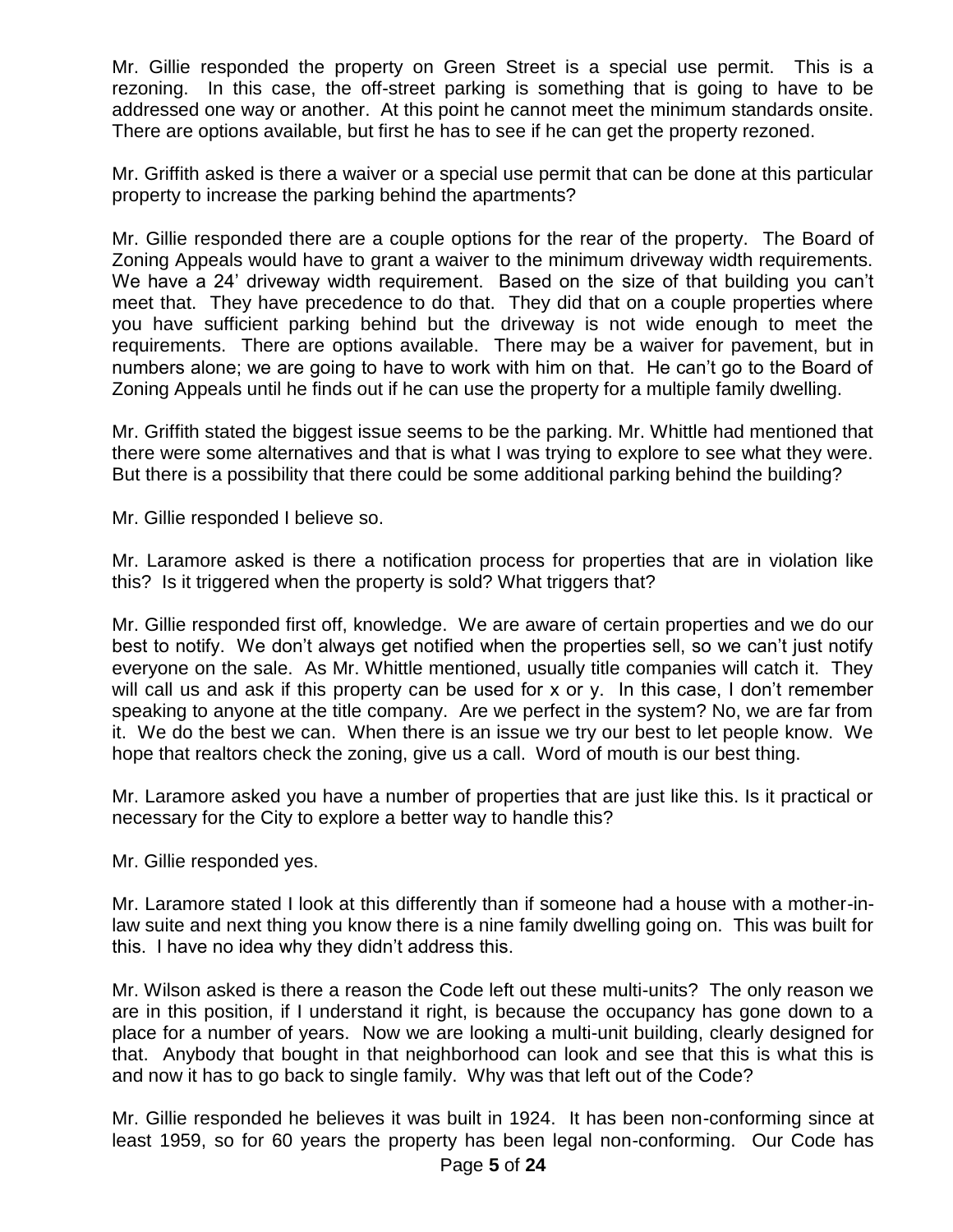always stated that are legal non-conforming structures have to maintain a certain standard or they lose their vested right. It has maintained that standard up until a few years ago. Why people quit occupying it, I can't say. The Code change in preserving legal nonconforming is a slippery slope; because if you have something that is very detrimental to a neighborhood that doesn't belong there, legal non-conforming is a tool to have that removed. You can't just say we think this is a good idea for this property, but a bad idea for that property. If they are both legal non-conforming, you have to treat them equally. I presented some State Code changes that address non-conforming issues. We need to look at that and see how we want to modify our Code to address this.

Mr. Wilson asked is the long-term interest just to let the building deteriorate and eventually get knocked down?

Mr. Gillie responded the long-term interest is to convert a building into a use that is in compliance with the Code. As Mr. Laramore said, the issue is, how was it constructed? He has more of an issue with something that was built one way and converted into something else. In this case, it was built one way but not necessarily how the Zoning Code came into effect for it.

Mr. Wilson stated if we pass over it and say "no, I am sorry Mr. Whittle you can't do anything with it" then it basically just sits there, goes through multi owners, deteriorates, and goes down and down until somebody comes bulldozes it and puts something appropriate.

Mr. Gillie stated or somebody converts it into a structure that is in conformance with the district.

Mr. Bolton stated that is not cost effective.

Mr. Gillie stated you have the luxury of looking at the cost effectiveness of things, as a staff person I don't.

Mr. Wilson stated that brings me to a question for Clarke. The statement was made about this illegal spot zoning deal unless there is a legitimate governmental interest.

Mr. Whitfield stated for the community as a whole.

Mr. Wilson stated so really part of the decision we are trying to make is if it is better to have a building that has been refurbished, brought up, and occupied for this neighborhood; or is it better to just let it pass in which it will deteriorate and basically be removed, but at least it is under the Code and everything goes to single family eventually. I am trying to decide with the decision we are making here what is the legitimate governmental interest for the neighborhood. It would seem to me that healthy neighborhoods with occupied buildings that kept up would be to the benefit of our community.

Mr. Bolton stated from my perspective, in the last 20 or 30 years I have seen all kinds of apartments being built in the County and you talk about losing population. We are losing population, because when people come to town that is where they find apartments. I would say that having six apartments in the City would benefit the City. Is that benefiting the government? I am having a hard time with what is the governmental benefit and what benefits the City or more than one or two people. I want to say that it does benefit more than one or two people.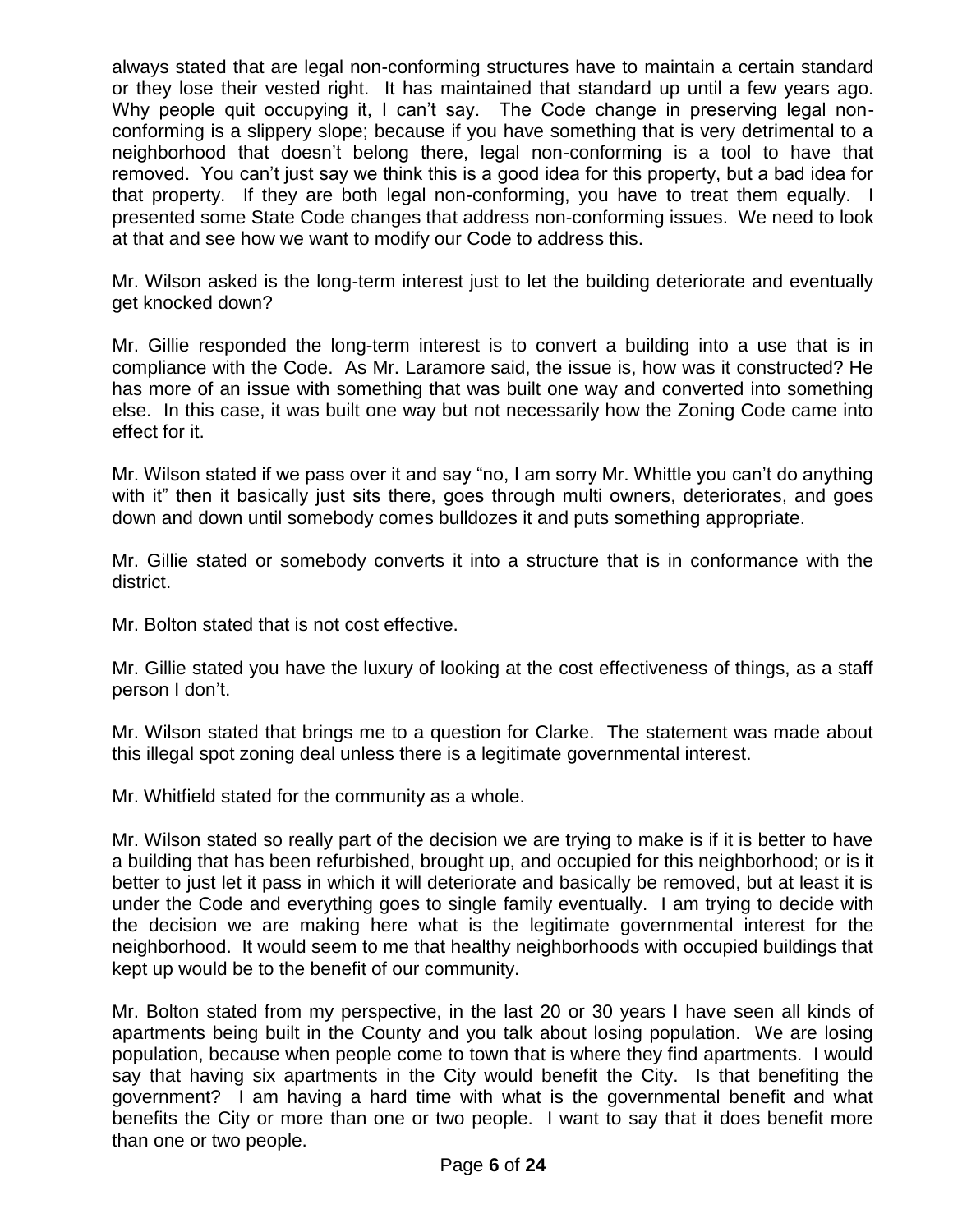Mr. Whitfield stated I think you all have to make that decision. You all are the ones that have to determine whether there is an overall community benefit with legitimate governmental interest. That is why you all get paid the big bucks.

Mr. Bolton stated the only thing I see that is going to be different is the property is improving.

## **Mr. Bolton made a motion to recommend approval of Rezoning Application PLRZZ20130000009 as submitted. Mr. Laramore seconded the motion.**

Mrs. Evans asked may I ask a question before I vote?

Mr. Whitfield responded it is up to the Chair.

Mr. Griffith stated go ahead.

Mrs. Evans asked the properties that are across the street and beginning two doors up beginning towards Mt. Vernon are zoned multi-family, correct?

Mr. Gillie responded the property at Mt. Vernon and Marshall Terrace, north eastward you will see Holtzheizer, CW, West, Locklier, and the Barker property behind it. If you go to your map, it shows you what is zoned what. It will have the name and underneath it is the current zoning. M-R is the multi-family residential; OT-R is the single family residential that we have.

Mr. Griffith stated there is one on there that is zoned OT-R but it is a four family unit.

Mrs. Evans stated I just find it odd, but when I looked, everything down to Ms. Vandecar was duplex or more and then you've got her as a single family and then you've got the Whittle property. It just seems like all of that would have been multi-family.

Mr. Gillie responded duplexes are allowed in the Old Town Residential district by special use permit. The four units are legal non-conforming. We matched what was in the previous zoning. In this case, back into the 50's. I would have to go back and pull old maps to see what the other properties were.

#### **The motion was approved by a 5-1-1 vote (Mr. Scearce abstained and Mr. Jones voted in opposition).**

Mr. Wilson made a suggestion that it would be beneficial to have drawing plans to present at the time of public hearing to help the Commissioners better understand the proposed plans.

Ms. Blair arrived at 3:45 p.m.

Chairman, Michael Scearce now presided over the meeting.

# *2. Special Use Permit Application PLSUP20130000046, filed by Anneatha Reed Williams, requesting a Special Use Permit to construct a duplex in accordance with Article 3.E; Section C, Item 2 of the Code of the City of Danville, Virginia,*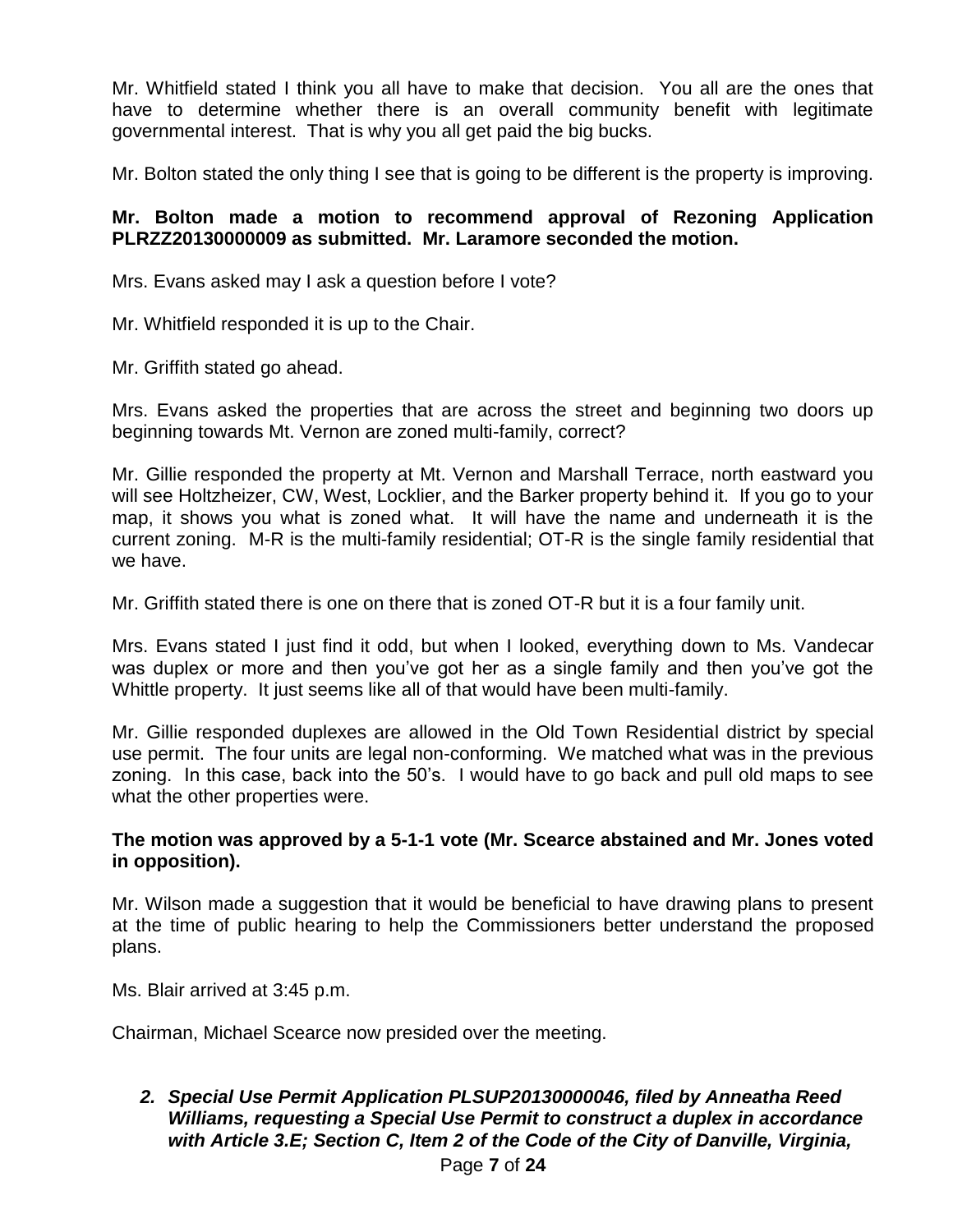#### *1986, as amended, at 848 Green Street, otherwise known as Grid 1720, Block 006, Parcel 000003 of the City of Danville, Virginia, Zoning District Map. The applicant is proposing to modify the existing single family structure to create a duplex.*

Ms. Blair read the staff report. Forty notices were sent to surrounding property owners within 300 feet of the subject property. Seven responses were opposed to the request. Three responses were not opposed to the request.

Open the Public Hearing.

Present on behalf of the request was Mr. Chris Dunlap. Mr. Dunlap stated I am the contractor on the house. I am real impressed with Mrs. Williams, actually she is the type of new owner we like to have in this City. She is from Washington D.C. and her plans are to retire from the public schools up there and move to Danville to live. She bought this house on Green Street a little naively not knowing that it was in an historic and not realizing that it wasn't multi-family. There were three electrical meters on the house. The house was in extremely poor condition. It was almost at bulldozing stage. It dates back to 1897. She has tried month by month, setting aside part of her salary to work on that building. She has consistently done that. She has renovated a lot of the inside. She has worked with the Historical Commission to meet all of the specifications. She drove all the way to Philadelphia to buy a window. She found shingles to match. She had the porch renovated. Forty-eight pickets she had taken out and refinished. One was broken and she found a similar one, put it in, and the Historical Commission found that one picket. She took it out and I took it to a wood maker who is making one, so she is trying to do the right thing. It is a big house. It is over 4,000 square feet. It was used as a tri-plex. I don't know the history of it. Her intention is to retire down here and have one of her relatives occupy the second unit. She added an addition on the back of the house. She went out and found brick to match. She has really done everything you can possibly think of in her financial situation could possibly do to get this. The issue came up about parking. We looked very hard at it. I think the problem that we have here and that we are always going to have is that we are applying 2013 regulations to an 1897 building. Back then the houses were built very close together. There is no way to get around the house to get to the back yard. There is a zero lot line almost. On the left side of the house I guess you would have to tear off the back part of the house in order to get any kind of right-of-way and it wouldn't have the 24'. She wants to make the house handicap accessible, so we have another drawing before the committee of how she would like to make a ramp that would fit into the character of the house. I have been working on that house on and off for probably eight months. I have never had a parking problem. I always park out front. There is a park across the street. This is an area that is largely unpopulated. There is a four-plex two houses up and there are several other multi-family homes. Across the park, they are all practically multi-family homes. I know the intent of the City is to try and get away from large groups living in a home, but I don't think a duplex is going to interfere with a parking situation; because you do have a park across the street and there is a lot of parking there. The police department takes up about 12-14 spaces. I think this is the kind of urban pioneer that Danville should be looking for. This is a lady that is willing to put her money where her mouth is. She has unfortunately been taken by a few contractors in this area. We are trying to straighten this out for her, but anytime we think something is wrong she immediately jumps on the issue. Like I said, her intent is to move down here and occupy it. She is not an absentee landlord. If you have any questions, I would be happy to answer them.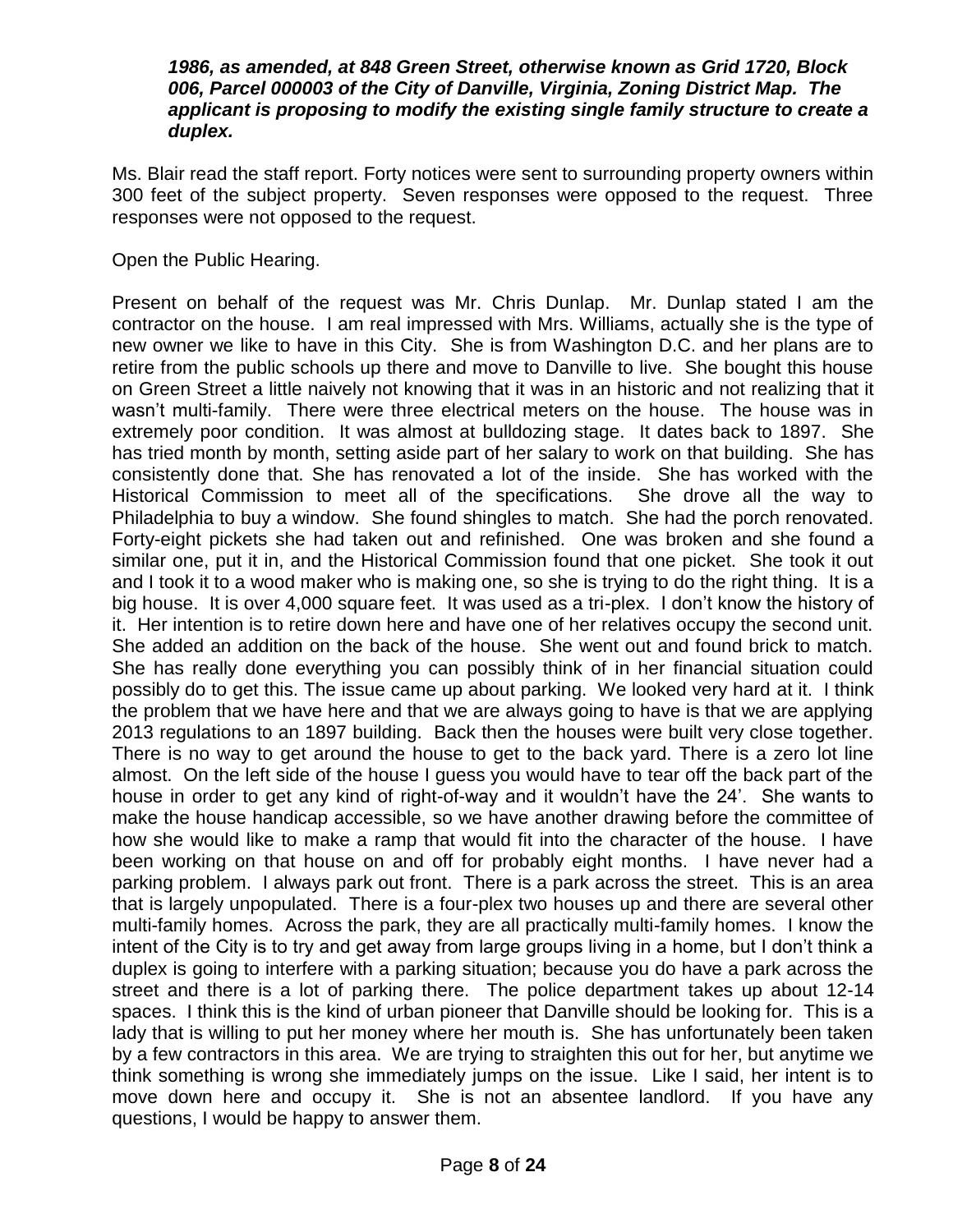Mr. Griffith asked is the parking requirement something staff is requiring or CAR? Who is requiring that?

Mr. Gillie responded the Code states that anytime you have a multi-unit dwelling that you have to have parking. Anything other than a single family dwelling has to have a certain number of parking spaces. They are required to do that. The first step was to go to the CAR and ask for just a straight waiver to do that. Failure at the CAR to grant that waiver, there are other options to explore. We were just giving to you all the information that was available at the time the staff report was completed.

Mr. Griffith stated I didn't see that requirement in Mr. Whittle's case.

Mr. Gillie stated she went to the CAR early, prior to coming here and going to City Council to try and just knock that step out. CAR meets before Planning Commission does so she just asked ahead of time. Mr. Whittle doesn't have the option of going to the CAR because he is not in the historic district. That is why there is a difference there.

Mr. Laramore asked did I understand you correctly, access to the backyard is impossible or unlikely?

Mr. Dunlap responded it is impossible. On one side you probably have less than three feet before you hit the property line. On the right side there is probably three feet to the property line. There is not anyway to get to the backyard without tearing the house down.

Mr. Jones asked has the owner asked the Historical Society or the Architectural Review Commission for other requests and been denied?

Mr. Dunlap responded I don't think she has been denied. Right now we have the brick and the handicap accessibility going before CAR to see if they are going to approve that.

Mrs. Evans asked have renovations already started making it into a duplex?

Mr. Dunlap responded no, all of this was superficial to this. Her intention in her mind was always to make it into a tri-plex. She wanted to get some income in. If you have ever dealt with an old home, they are very expensive. They have expensive repairs to keep these things up. She assumed that it was already ok because there were three meters on the house. it wasn't until she submitted to the CAR for the doorways and all that she first became aware that it was not zoned for a tri-plex. She asked for it and they pretty much told her not a shot at that one, so then she dropped back down to a duplex. She already had her plans drawn out to put the second apartment upstairs and putting a new staircase inside the house, but she stopped everything. Nothing has been done in order to change it into a duplex as of now.

Mr. Jones asked are the four spaces required for parking going to be a killer thing?

Mr. Dunlap responded there is just no way to get to the back. There is not a house on that street that you can do that with.

Mr. Wilson asked does that kill the project?

Mr. Gillie responded no.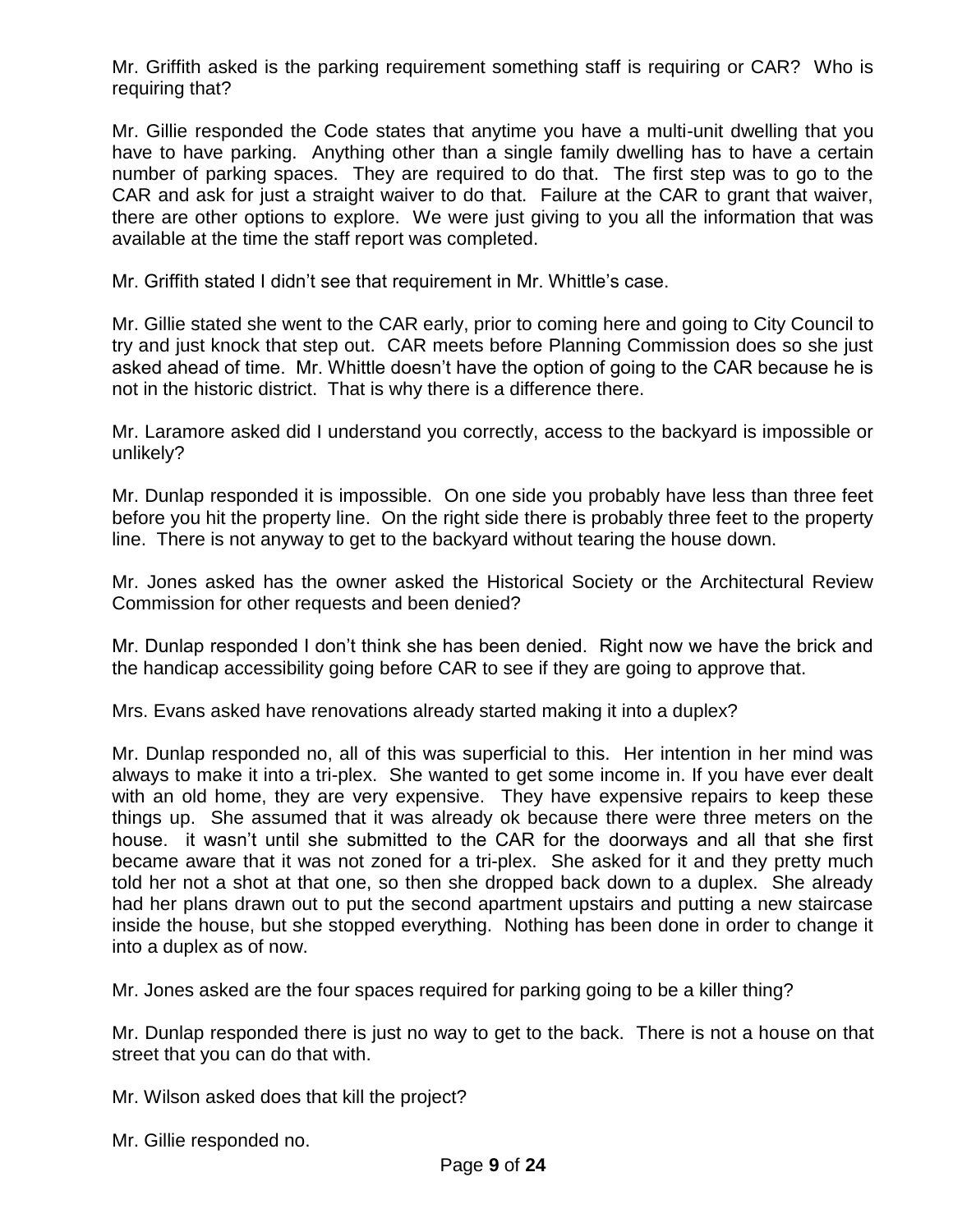Mr. Scearce asked you have recommended approval of the project. How does that relate to not being able to provide the parking?

Mr. Gillie responded the Board of Zoning Appeals can address parking issues. If necessary, we can apply for a variance. One of the things for granting a variance is that there has to be some sort of physical condition with the property in which you cannot comply with the Code. If you cannot drive a car through a building, you cannot comply. That is a physical condition. There are options available. At this point, it can only be used a single family dwelling which doesn't require parking, so they can't go to the Board of Zoning Appeals until such time that they are approved by City Council for the special use permit for a duplex. They could go to the Commission of Architectural Review prior to coming here to ask for a waiver, which they did and were denied. There are other options available to them.

Mr. Scearce asked so if we approve this they can in turn go to the Board of Zoning Appeals?

Mr. Gillie responded it goes to City Council first. If City Council approves it, then they ask for that waiver.

Mr. Griffith asked can Planning Commission request a waiver on the parking?

Mr. Whitfield responded I think the applicant is going to have to do that. I don't think you can ask for that on behalf of the applicant.

Mr. Griffith asked can we make a motion to approve the special use permit application without the minimum four parking places? Can that be done?

Mr. Whitfield responded yes, you can make a motion to approve the project as is even without those parking spaces. Again, there are actually two options. One option is the Board of Zoning Appeals. The other thing is that she has actually appealed that ruling to City Council, so on the night of the  $16<sup>th</sup>$  that is going to be heard by City Council.

Mr. Griffith asked even if we had a motion to approve as is without the additional parking?

Mr. Whitfield responded yes, you would just approve it. You approve the duplex or not approve the duplex.

Mr. Griffith asked so we can't put the part in there about the parking?

Mr. Whitfield responded I think that would be beyond what your authority is.

Mr. Dunlap stated again I say that this lady is a real urban pioneer granted there aren't that many people buying houses on Green Street.

Present in opposition of the request was Mr. Steve Wilson. Mr. Steve Wilson stated I live on Main Street in the historic district and I also have two houses on Green Street. I voted against this motion for a couple reasons. One that was mentioned was isn't it good to renovate a house and maybe something good will happen. It is a different situation from this other guy. One of the problems with the historic district is that there are lots of people who live out of town. Someone says that they are going to move to town, but not at all. The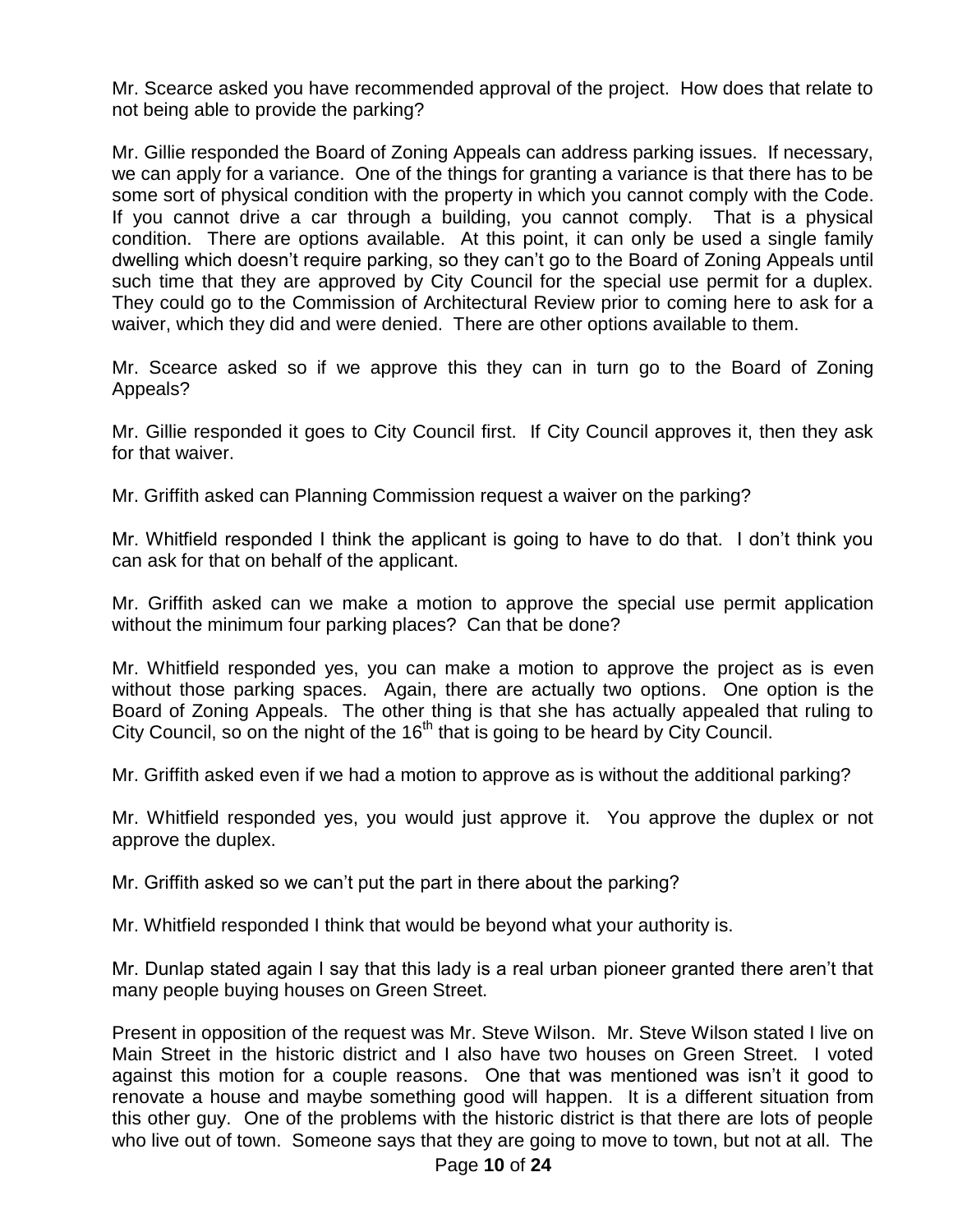City hired Allison Platt to put together an Old Westend Rental District Plan and that plan mentions some specific things about this exact house. If you could get someone to live there and then convert a second apartment that would be a good thing. Having someone buy an investment property living somewhere else, she is going to create apartments here. The parking issue, there are at least 25 police cars parking there and not only the police cars but their personal cars as well. There is absolutely no place to park. If anything, the City could build a parking lot for that police station then there would actually be street parking. Our house on Green Street is four doors up and in fact there at least four or five owner/occupied houses, not duplexes. From Chestnut to Jefferson this would be the first duplex although there are a half a dozen empty houses. It would be a nice thing if it was a nice house. I have a picture on my phone because I believe having a picture helps you see. When you drive down there it looks like a huge apartment complex because of all the parking on the street. I am not going to say one way or the other. If good news comes and she actually moves to town, the real question is if it was a single family house how many parking spaces do you need? There still isn't any parking. I am glad I came here to hear about the parking in tight neighborhoods. Thank you very much.

Ms. Blair left the meeting at 4:07 p.m.

Mr. Griffith asked do you own the property four doors up from that?

Mr. Steve Wilson responded 868.

Mr. Griffith asked between that property and this property isn't there one piece of property that is a four-plex?

Mr. Steve Wilson responded it is a vacant house.

Mr. Griffith asked but isn't it originally built as a four-plex?

Mr. Steve Wilson responded it is hard to tell. I think they went to CAR and got approval for a duplex. It looks like it could have originally been a four-plex.

Mr. Griffith stated I went by there twice today and both times there was plenty of parking on Green Street.

Close the Public Hearing.

Mr. Jones asked can you park on both sides of Park Street?

Mr. Gillie responded I believe so, yes.

Mr. Jones asked is there no way we as a Commission can show our feeling about this parking situation?

Mr. Whitfield responded I just think you are exceeding your authority by doing that. Certainly your comments could be reflected in the report that goes to staff, you know that there was a lot of discussion and this was the general feeling of the Commission; but I think by doing it in a motion you are probably exceeding your authority.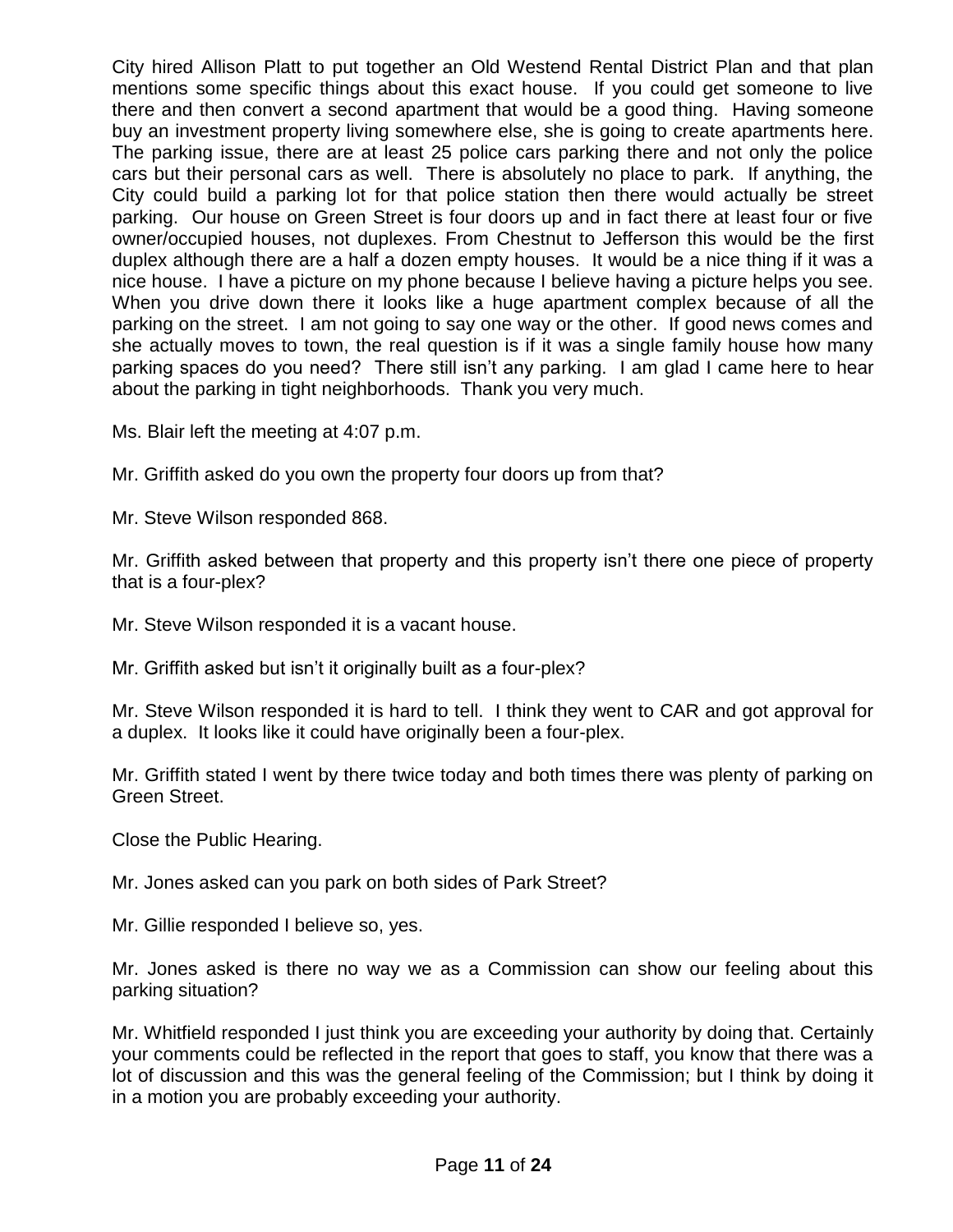**Mr. Griffith made a motion to recommend approval of Special Use Permit PLSUP20130000046 as recommended by staff. Mr. Jones seconded the motion. The motion was approved by a 7-0 vote.**

*3. Special Use Permit Application PLSUP20130000048, filed by Tanya Lovern, requesting a Special Use Permit to operate a wildlife rehabilitation center in accordance with Article 3.C; Section C, Item 25 of the Code of the City of Danville, Virginia, 1986, as amended, at 439 Hunter Street, 441 Hunter Street and three adjacent vacant parcels on Hunter Street, otherwise known as Grid 0614, Block 005, Parcel 000012, Grid 0614, Block 005, Parcel 000014, Grid 0614, Block 005, Parcel 000015, Grid 0614, Block 005, Parcel 000011 and Grid 0614, Block 005, Parcel 000013 of the City of Danville, Virginia, Zoning District Map. The applicant proposes to operate a wildlife rehabilitation center at this location.* 

Mr. Gillie read the staff report. Twelve notices were sent to surrounding property owners within 300 feet of the subject property. Zero responses were opposed to the request. Six responses were not opposed to the request.

## Open the Public Hearing.

Present on behalf of the request was Mrs. Tanya Lovern and Mr. Michael Lovern. Mrs. Lovern stated I just want to save wild animals and I want to stress that I desperately need this to be approved with your recommendation or your choosing number two as I have submitted the application. I did of course provide a drawing that shows what I intend for the center to look like eventually; but I need to stress that this is not a commercial thing. I don't know how to describe it, but there is no other alternative in the City of Danville for me to save wildlife. It was either I operate out of my home in Windsor Heights as I have done for the past umpteen years or I find another piece of property and I convert it into a wildlife place just for wildlife. It does not have paid people. I put all of my money into this. I do have some people that donate money, but this is all on me. I certainly cannot afford to pave the driveway that I will eventually have to. According to these recommendations I have to make a 13' wide dirt driveway that is now covered with gravel into a 24' wide driveway by filling in the culverts. It is an immense expense to me paving it, putting curb, and a parking lot. It is not meant to be a public area. It is meant for volunteers to come and help with animals. It is meant for people to come and get trained to help the animals when I am not available and to get their own permit, but it is not meant for me to spend \$50,000 to make this into a commercial petting zoo thing. This is not what it is for. It is just to house the animals safely, securely away from the public in an area where I have control over who goes there. It also gives the game warden and other people who help me an opportunity to go get the animals and drop them off for me while I am not there. We have key lock doors. It is very secure. I have the vegetation around the property already. That is one reason why I chose it. I don't know if any of you have driven to the property, but to be where it is; it is extremely secluded, especially when spring comes and the trees fill out. You wouldn't even know it was there. To make it look like a commercial event thing is not going to help at all. It is not going to help my case and it is going to shut the center down. There is no way in the world even with all the recent media coverage I have had, just to give you an idea I got \$150 in donations. I cannot afford to go and do all of this. If you guys have any questions I will be glad to answer them, but I really need option two of this to be approved.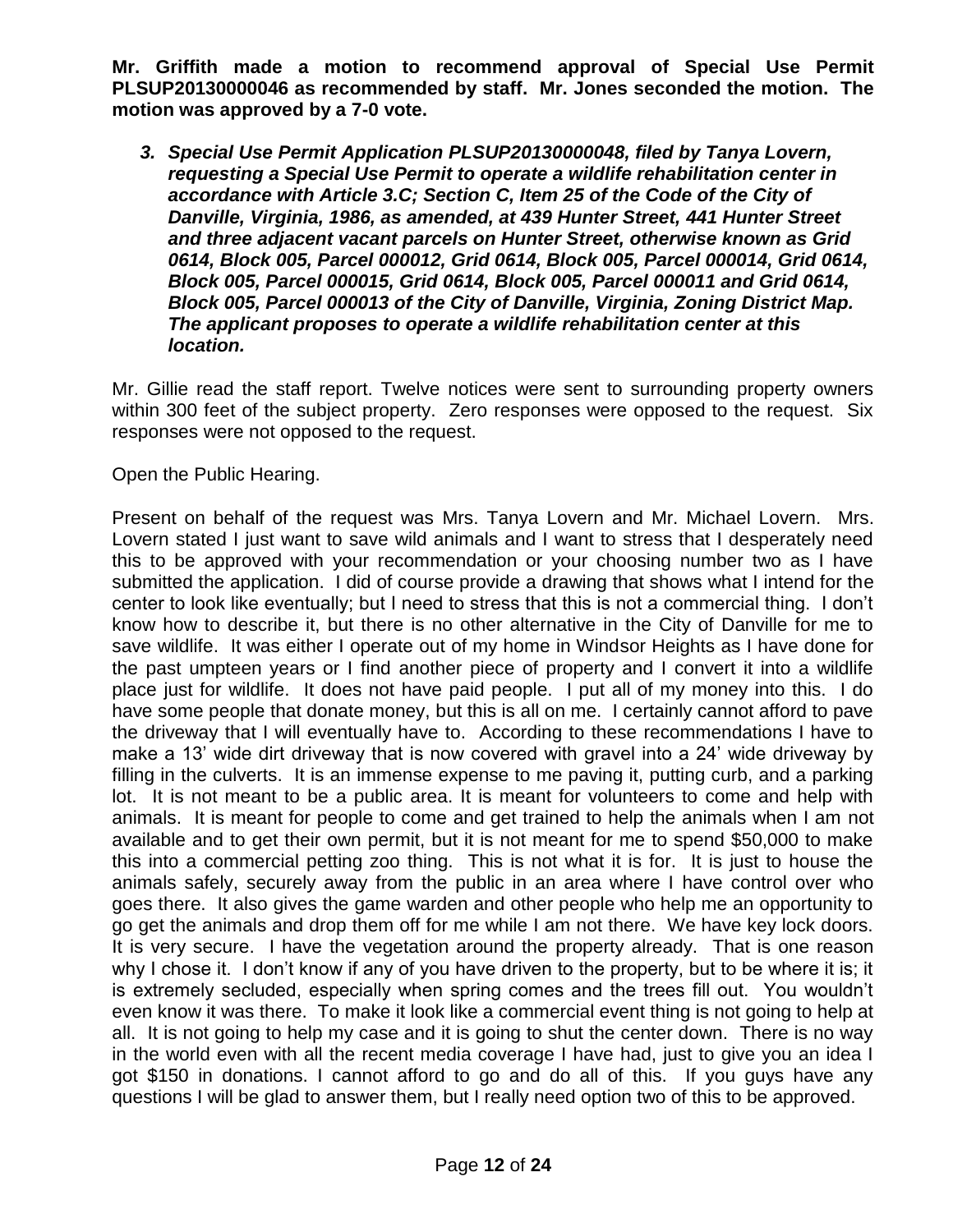Mr. Wilson asked of the seven conditions could you pick out the ones that you could accept, the ones that you feel would work with what you are trying to do and the ones that are prohibitive?

Mrs. Lovern responded number one is at least a \$1500 hit. The lots belong to us. I bought the property. They are actually in my husband's name. The center is non-profit, so we hope if things progress that one day we will give the land to the center itself. It is an extremely expensive thing to get them surveyed. Number two is not a problem. I will be glad to have a building inspector come there and tell me anything that needs to be fixed. The two houses that we bought were dilapidated. They were not fit for a human to live in. we have rehabilitated one of the houses by ourselves. It is absolutely beautiful, if I may say so, since I did it myself. The other one we plan to do the exact same thing, but we have to jack the house up to fix the foundation and that is going to take some money and time. I have no problem with number three. Number four, I don't know if you would call it an office; because there will be animals in the office. There will be animals everywhere but the kitchen, unless an animal comes in injured because there is a medical spot in the kitchen. I have nothing against handicap things of any kind, but if it is not open to the public I don't understand why I would have to have handicap access. Number five, once again it is not for public. If you guys would like to visit, call me and I will meet you there. It is not meant for people to come visit the animals every day. They are wild. I don't want people around them every day petting them. That is not what they are for. I actually carry rabies vector series, so it is not actually a nice safe thing to do either. I don't understand the whole thing about the public and parking. It is for me and people who are volunteering to help me. I used to have volunteers come to my house. I had classes at my house. I taught people how to care for animals in my sunroom in Windsor Heights. It was not a public thing. It is kind of hard to discern. Number six, there is vegetation that surrounds the entire center. It is at least six feet tall. I have planned on putting natural trees such as Leyland Cyprus or something of that nature that grow really fast to create a natural hedge around the center. You can only imagine what a fence would cost on 1.3 acres. I haven't priced them but I am assuming that it is going to be a ridiculous amount of money. The animals don't escape. I have been doing this 20 years and have never had an animal escape except for a vulture that got out of my hand. The animals are small. The biggest thing I will have is a deer. They can't jump fences when they are five months old. Number seven, the State dictates that I can either bury or incinerate animals. I chose to incinerate them. I take them to the Humane Society or vet where I have them euthanized who will incinerate them for me. I do not intend to bury any animals onsite, because we all know what a mess that would be if a dog comes along. There are stray animals. Right now the center is the home of a opossum, a groundhog, a raccoon and his family, I have at least six or eight deer in the back yard every night just to give you an idea. Any questions?

Mr. Scearce stated the conditions that staff has put in here are not just arbitrary to make your life difficult.

Mrs. Lovern stated I know.

Mr. Scearce stated these are part of the Code for the health, safety, and well-fare of all people. Let's just suppose this is too costly for her and she just drops the whole subject and she goes back to doing it at her house. How is that going to work?

Mr. Gillie responded currently the house would be in violation with the Zoning Code. She could ask for a special use permit to have it at her house because of the zoning district and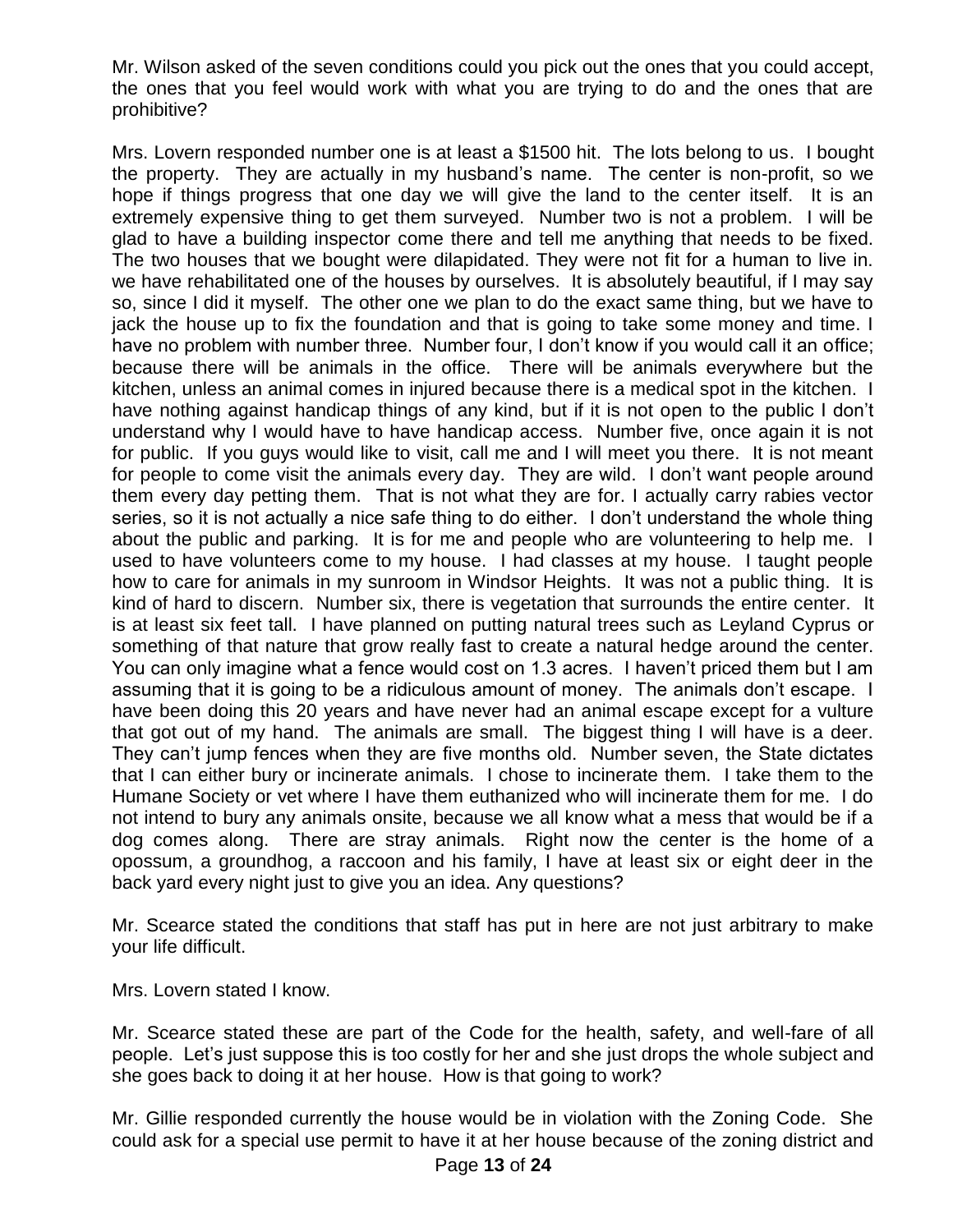go through this process. The house would still be subject to the same conditions because it is no longer a residence because of its use. It has changed use from a primary residence to this and this is where these Code requirements come from.

Mr. Scearce asked even though it is broken up into different lots, but it is all one owner is that the problem with it?

Mr. Gillie responded the problem is right now it is five different lots. They could proceed to sell a lot or something else. Right now where the facility is, it is basically a landlocked piece. You don't have access to a public street unless you consolidate these properties together. The Code requires that all properties share one lot. They've got five, so they have to according to the Code. All of these are just standard Code requirements. The condition of the vegetation is a condition that you keep the natural vegetation. We just don't want you going in and clear cutting it.

Mrs. Lovern stated oh no, I am not.

Mr. Gillie stated that is what that condition is for. It is to protect the property owners around it from that. If you have natural vegetation, the Leyland Cyprus that takes care of that condition. The consolidation is a Code requirement. The parking is in accordance with Article 8. There are waivers for parking. Handicap accessibility is a Federal requirement. I can't waive a federal requirement to have handicap accessibility to the facility. These are all just standard Code issues that everybody has to follow.

Mr. Scearce stated I know it is not open to the public, but that is part of the reason; because of the use.

Mrs. Lovern stated here is the problem. Wildlife rehabilitation is almost always done 100% out of someone's home, because it is on our dime. The State does not pay for it. If you decided to be a wildlife rehabber you would start out of your home. When I called a year and a half ago and said "hey, Kenny I am thinking about taking what is in my home and making it somewhere else because I am getting overrun with animals. I can't do this in my house any longer" it became Tanya has to be a commercial business, Tanya has to get a commercial special use permit, Tanya has to do all of these things that rehabbers in Roanoke, Virginia Beach, and Waynesboro have never done. I don't know how to describe it. It is like taking a squirrel out of a tree in your backyard, taking it in, and fixing it's broken leg and you have to have a parking lot. I don't know. It is becoming very frustrating, because right now I need to be feeding baby squirrels and I am here arguing with you guys about how I need to provide this for you all. I am not doing it to make money or anything. I am doing it at night, in the middle of the night, and in the morning and it is getting very hard.

Mr. Scearce stated we understand. We applaud your efforts. The problem is that we have got to figure out a way to go around this.

Mrs. Lovern stated the problem was that it was zoned as commercial. To me, commercial means that you are out to make money and that you are out to benefit yourself. I am doing this to benefit the hundreds of animals I get every year and to benefit you guys.

Mr. Scearce stated the Danville Humane Society went through a similar thing and they had to comply.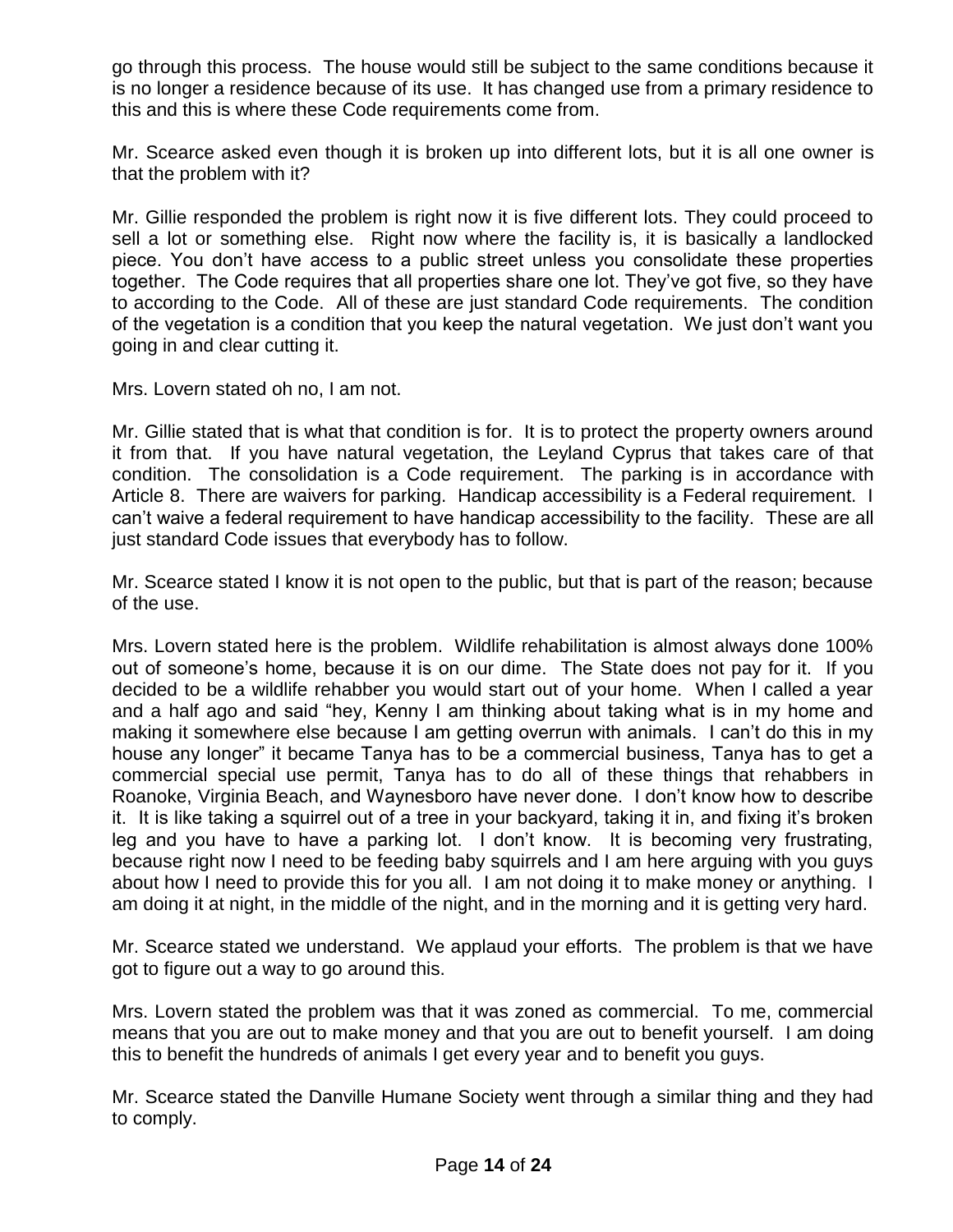Mrs. Lovern stated but they get State and Federal money too.

Mr. Lovern stated I don't see a fence up there.

Mrs. Lovern stated no, they don't have fencing. There parking lot is half gravel half paved. They did put a handicap access to this new part that they have. I had talked to them about using some of their facility just for wildlife and then I went and looked at my responsibility for wildlife in the State of Virginia and I can't have wildlife within so far of domesticated animals.

Mr. Scearce asked is there any other way to skin the cat?

Mr. Gillie responded charities, churches, a lot of other non-profits have facilities that are not being used as a single family residence; so it is no longer a residential facility. According to Zoning Code, Building Code, and others is considered a commercial facility. You don't have to make money to be considered a commercial facility. You still have to meet the Code requirements for that. You have someone that is unfamiliar with the structure, they need to have safe egress from the facility. The handicap accessibility, you can have someone that shows up at the facility that is handicap. They have to have access to it. That is Federal and it is also the Building Code. These are all just Code requirements that are out there to protect the interests of anyone who is coming to the facility. Having it toured by the Fire Marshall and Building Inspector, if there is a fire at the facility the firemen need to know what is there, how it is set up, what kind of things are there to protect them as well as to protect the people inside it. No, we don't know any other way around this. We are trying to do what we can within the Code requirements. The parking, you have staff, you have employees, where are those cars going to be? You have to make provisions to account for that. These are all standard Code items.

Mrs. Evans stated but there is one employee.

Mr. Gillie stated you still have volunteer staff. You have to provide based on the number of people who will be at the facility whether they are paid or not. A church may not have any paid staff, but they have people who come to that facility. You have visitors. You have people go there. You have to account for all that. As we used the Humane Society as an example, they have a few staff but they have visitors. We have to account for all that. The gravel that they were talking about is actually asphalt millings that the City provides.

Mrs. Evans stated that needs to be repaved and probably should have been done a long time ago.

Mr. Gillie stated that is probably an issue with Public Works, but they do put the millings down. We are not asking her to do anything that other people are not required to do.

Mrs. Evans stated but the Humane Society is open to the public. She is going to be limited. She is not open to the public.

Mr. Gillie stated she said she had classes. People will still eventually come to that facility. Unless she can say that no one will ever come to that facility period except for her, but as soon as you have someone such as yourself go there that triggers these other Code things, because these people are unfamiliar with this location they have to provide services for these additional people. If it was only her and just her, that is one thing. Once you have someone else come to that facility it changes.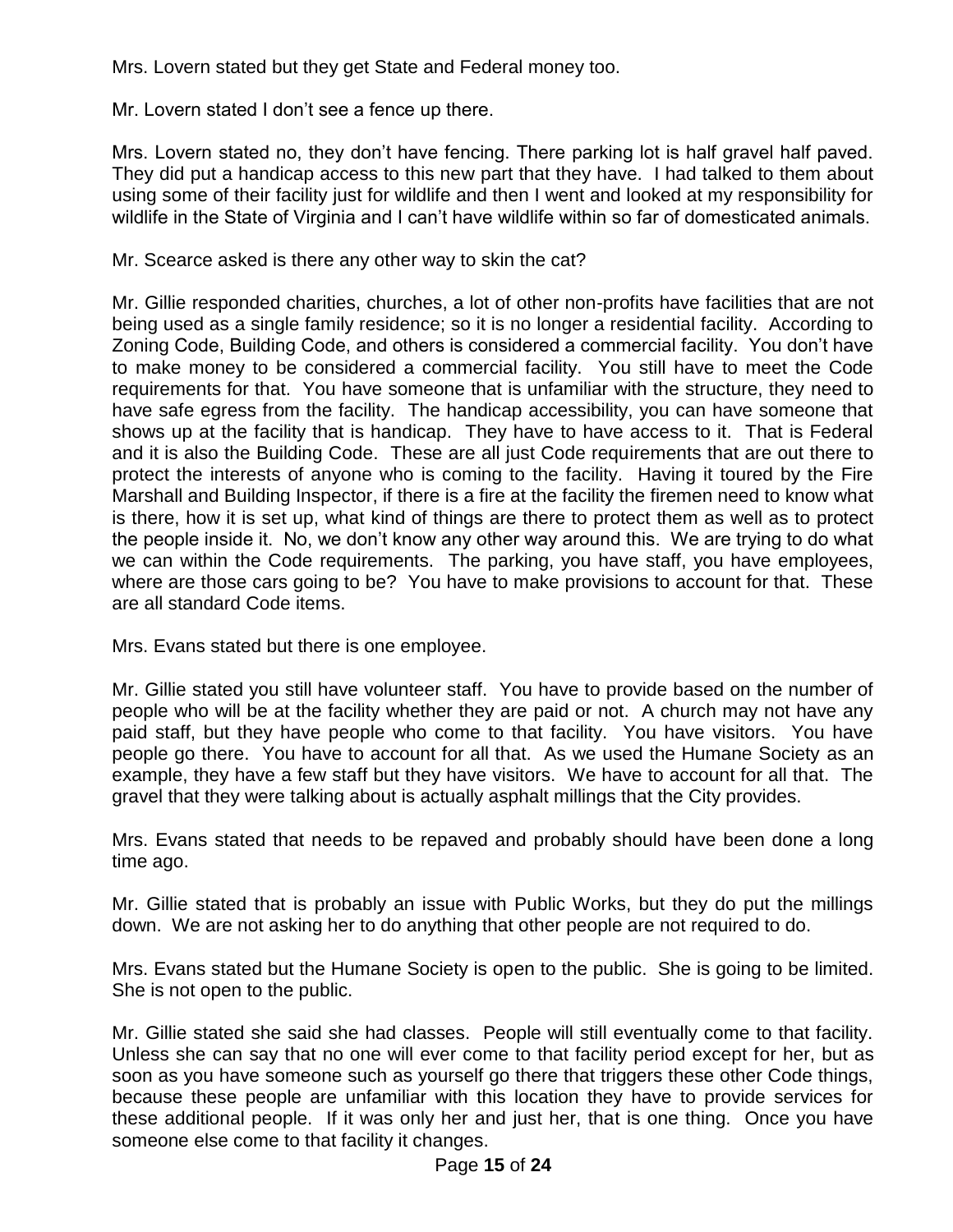Mr. Wilson asked if it was her and just her would she have to apply for any of this at all?

Mr. Gillie responded if she is using some place in the City, yes. What do other places do? Most of the other places I've talked to have actual facilities. There is the one in Roanoke, Virginia Beach. They have become facilities for that. This is now going out of her garage, basement, carport, whatever you were using before to a center. It is the same concept. It has become a center. It is not as huge as what those are, but it is still a center. We've changed the scope of this, so we have to meet these Code requirements.

Mr. Scearce stated it is just bringing the property up to standards.

Mrs. Lovern stated the place right beside me is a horse pollo non-profit, 50 acres I think. They do not have a parking space, parking lot, or a road that is paved at all. They have fencing around because they have horses there. The public is there at pollo meets. Where is there parking? Where is their requirements? They have millions of dollars to spend on it. I have \$150.

Mr. Scearce asked is that something that was grandfathered in?

Mr. Gillie responded Equis was constructed under a previous Zoning Code and also they don't have any structures on the site. They have one or two aluminum carport buildings. There is no Code requirement for that. As for the off-street parking, under the old Code I didn't have the ability to require that kind of thing. It was an agricultural use originally. In 2004 the City eliminated the agricultural zoning designation. Under the old agricultural zoning designation, it waived all parking requirements and others. We have different Codes now and this is what I have to go with.

Mrs. Evans stated it seems like we are putting up barriers for her to do what she wants to do. It was my understanding from City Council that we were not to put up barriers. Is that incorrect?

Mr. Gillie responded yes, because I cannot waive the standard health, safety, and welfare provisions of the Code. I can't just say "ok, what she is doing is great, everybody thinks it is awesome, just forget about everything else." We still have to protect the interests of herself and the people that are coming to that facility. I don't have the waiver power for it, City Council doesn't. They are Code requirements. The Building Code is a State Code. You have to meet those. About the only thing I have the authority to do on the Zoning Code is work with her on parking and not pave it, but instead provide a gravel parking lot. I can't do that until such time that the thing is approved. I've done everything possible. I don't have any more ways to do this.

Mr. Bolton stated say we can approve number two like she wants and it goes to Council and they approve it. She is obviously out of compliance according to the Code. What happens?

Mr. Gillie responded I cite her for violations of the Code. The Building Official is probably going to cite her for violations of the Code. The Fire Marshall is going to cite her for violations of the Code.

Mrs. Evans stated she is willing to do some of those.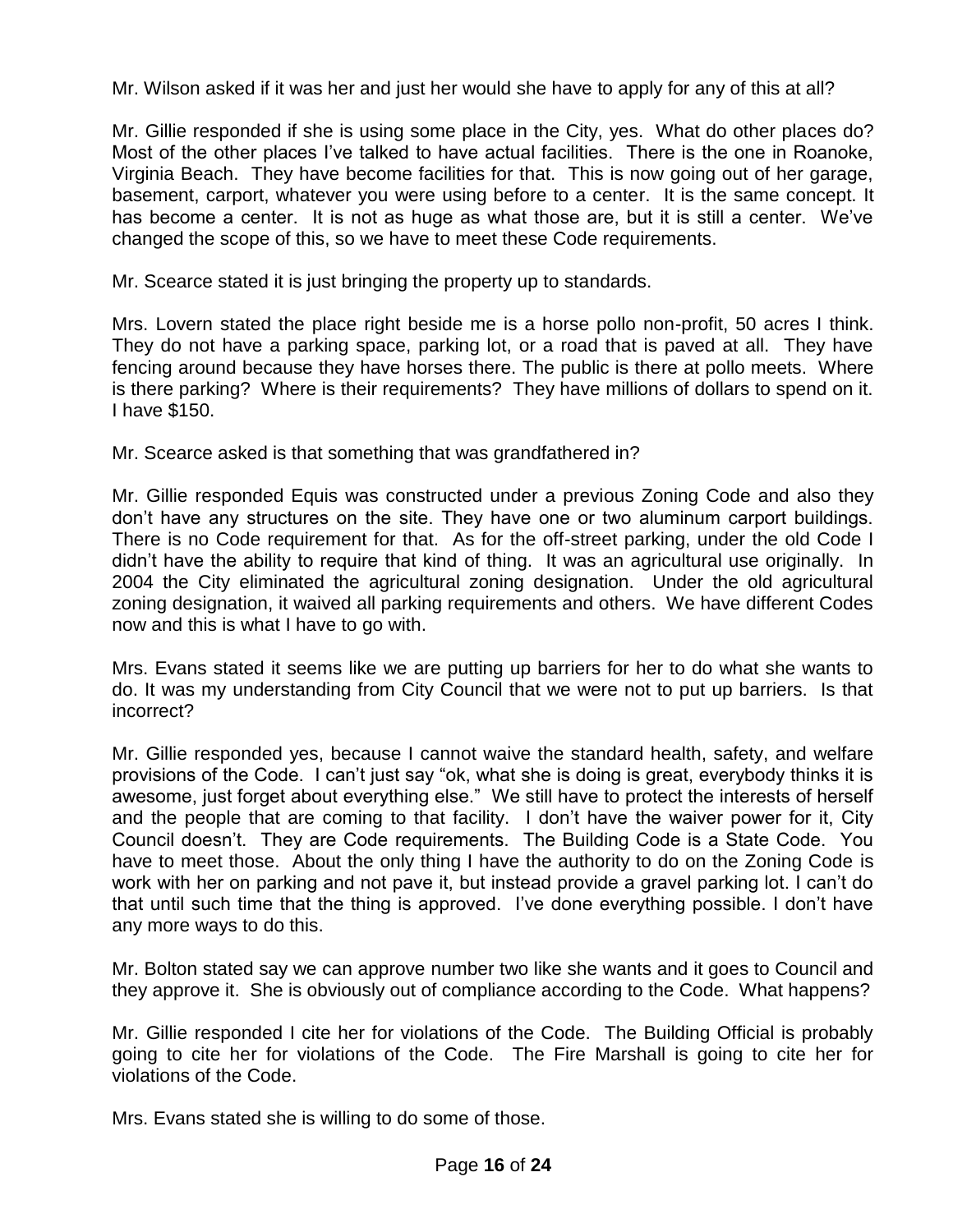Mr. Scearce stated whatever she didn't do she would be cited for a violation.

Mr. Gillie stated the handicap accessibility issue is subject to a lawsuit from somebody who wants to come to the facility and can't. I won't be me, but that is a possibility. That is why we try to do all of these things to protect her and the citizens in general.

Mrs. Lovern stated I have insurance on the facility and it is special wildlife rehabilitation insurance offered by the Hartford. I believe I have a million dollar policy. Anyone transporting animals has a five million dollar policy on them while they are transporting. It is specifically for wildlife rehabbers and it covers their houses because that is almost always where we are. I have it covered jointly, my house and the center. I have protection in place for people that are there volunteering. It is not open to the public. Just to drop off an animal doesn't mean that it is open to the public.

Mr. Gillie stated but you stated that you held classes at your house.

Mrs. Lovern stated I can hold classes at the Danville Science Center. I can tell you right now in a motion that I will hold classes at the Danville Science Center like other rehabbers do. I hold classes because you have to take an animal and show someone how to feed it. You can't just show that on a powerpoint.

Mr. Wilson stated this raises an ongoing issue that I have struggled with ever since I have been on Planning Commission. There is no question that the sentiment is for this. I know City Council has given that green light. I don't think there will be any real opposition to this at all. It goes back to the notion that ideas are conceived, property is purchased, but then either understanding of Codes and requirements, understanding the law, and proper funding is not in place to actually fulfill the dream. We are put in the position to waive, twist, and do different things to make that dream possible. I don't know what good it does if we say yes, City Council says yes, and then you turn around and get a bunch of Code violations. I don't know what we are approving. I am not opposed to this in anyway, but I don't know what good it does for me to say yes, pass it on to City Council and they say yes, and then you turn around and are getting fined.

Mrs. Lovern stated let me go ahead and tell you also that I told the Planning Department about this property six months ago. I had gone to them first to see if there was any land that the City wanted to get rid of. I checked to see if there was anything that I could buy from the City to make this happen, no. I asked for ideas of places for sale that I could buy. The kennels out on Piney Forest were suggested and a big farm out on 360 that is \$170,000. I happened to find this property and I called Mr. Johnson who owned it and it was perfect for what I needed. I called Planning back in March or April last year and said I want to buy this property for this. They said no. "But I am in violation at my house. Yes you are in violation at your house." I was supposed to cease operations of all kind, accepting any wildlife animals whatsoever when I called them. I am the only one in four counties. What would you have me do? Basically, I bought two rental houses and I am renting them to animals. Do you know when this parking area thing came up? I was told last week that I would have to pave this parking. He had known about this property for months and months. I was told last week. I told him the day before I bought it "I am buying for the center." "Well I haven't figured out what you are going to do with it yet." I had to make a decision. It was \$20,000. It was knocked in half because of what I was going to use it for. I am told last week that it has to have a 24' two way road to allow the public in paved with curbs. I can't even do that. This property doesn't have that. The road that goes to it is one way with culverts underneath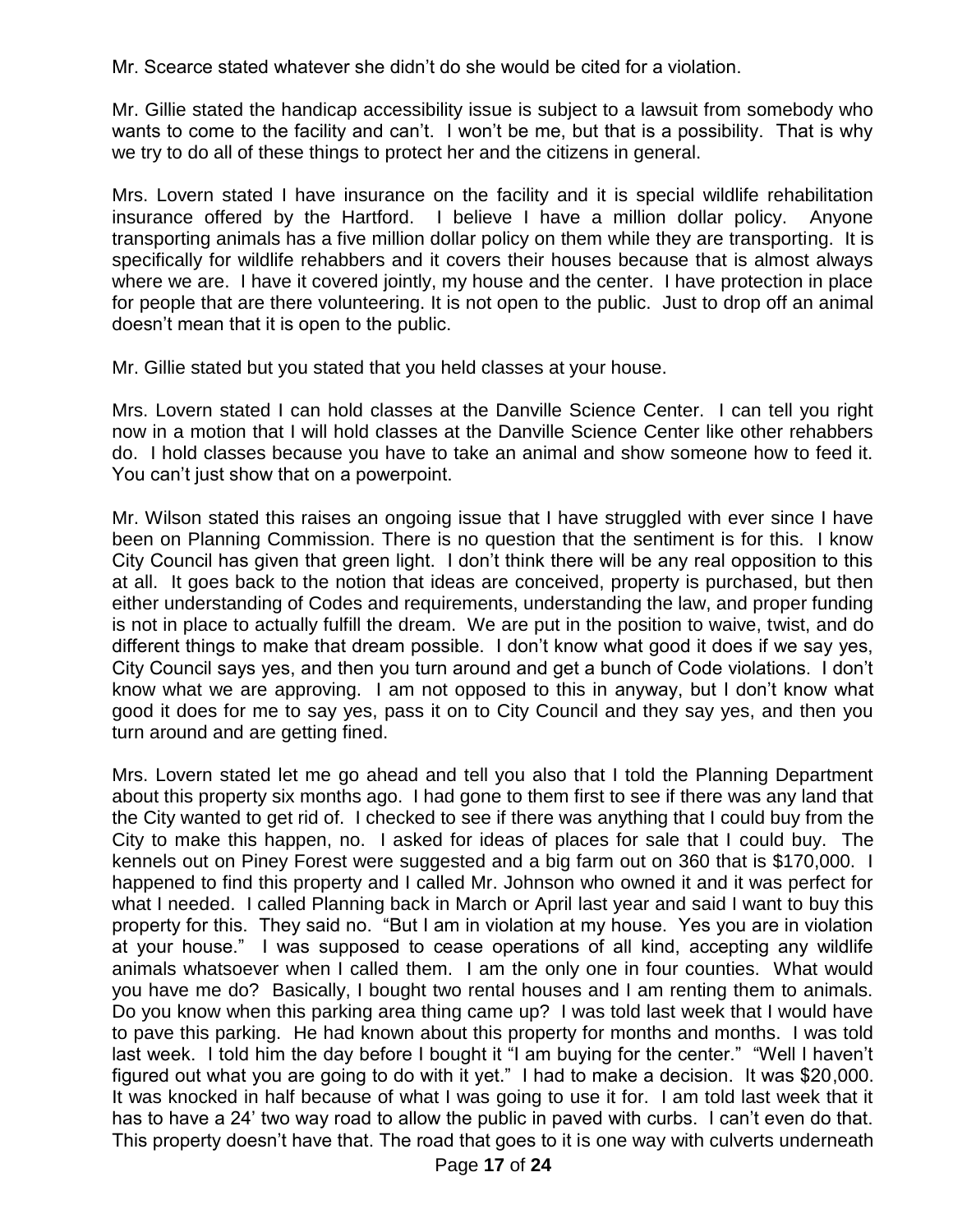it because there is a little river stream thing. I can't even fill it with dirt. It is 10' high on each side. Why wasn't this brought up months ago? I don't understand. I have do something for the animals. I can't wait for certain things to happen. Believe me I would have loved to have known about this when I was looking at this property and I did not; so what do I do now?

Mr. Wilson stated that is a good question.

Mr. Gillie responded do you remember what you said when I told you no at that facility? You said that you were buying it anyway.

Mrs. Lovern stated I had to Kenny. I had to buy that facility anyway.

Mr. Gillie stated I said that you needed to get the Building Inspector out there to look at it and you said I am buying it anyway. As you just said, "I am buying it anyway." I have explained this previously, but her and I will agree to disagree on this or maybe not even agree to disagree. I have expressed this before. This is not new.

Mr. Scearce stated looking at this, it looks like most of these things can be complied to relatively inexpensive except for the survey.

Mrs. Lovern stated the survey is at least \$1500 but I have someone who has offered. If I need to get it done there are people who have offered their services at a discount maybe. They have to see the property.

Mr. Scearce stated from a Realtor's practitioner standpoint, when you've got five lots it is always wise to combine them. These things need to be done just as housekeeping things and it is unfortunate that life costs so much sometimes, but it just does. I would think between a charitable donation or some kind of way the price could be brought down where that could be done.

Mrs. Lovern stated the issue I have right now is the parking, the curbs, the paving of the road. That road is 245' long. It is long and there is no way to make it a two lane road.

Mr. Scearce stated I think that there are other ways to do that. Something was said about other pervious material.

Mr. Gillie stated for parking spaces that are less than six, you can ask for a waiver from the Planning Commission to go with a 6" compacted gravel surface as opposed to paved and also the waiver to the asphalt and curbing requirement. It doesn't change the minimum driveway width or the space size requirements, but it does save on not providing actual pavement and curbing.

Mr. Scearce stated I think there are ways to do it if we approach it with the right attitude. Our hands are pretty much tied, because it is the Code. We don't have the right to change the Code. I think there are ways to work through these and get them done.

Mr. Jones stated if we go down it again, you say that you might be able to work out something on number one.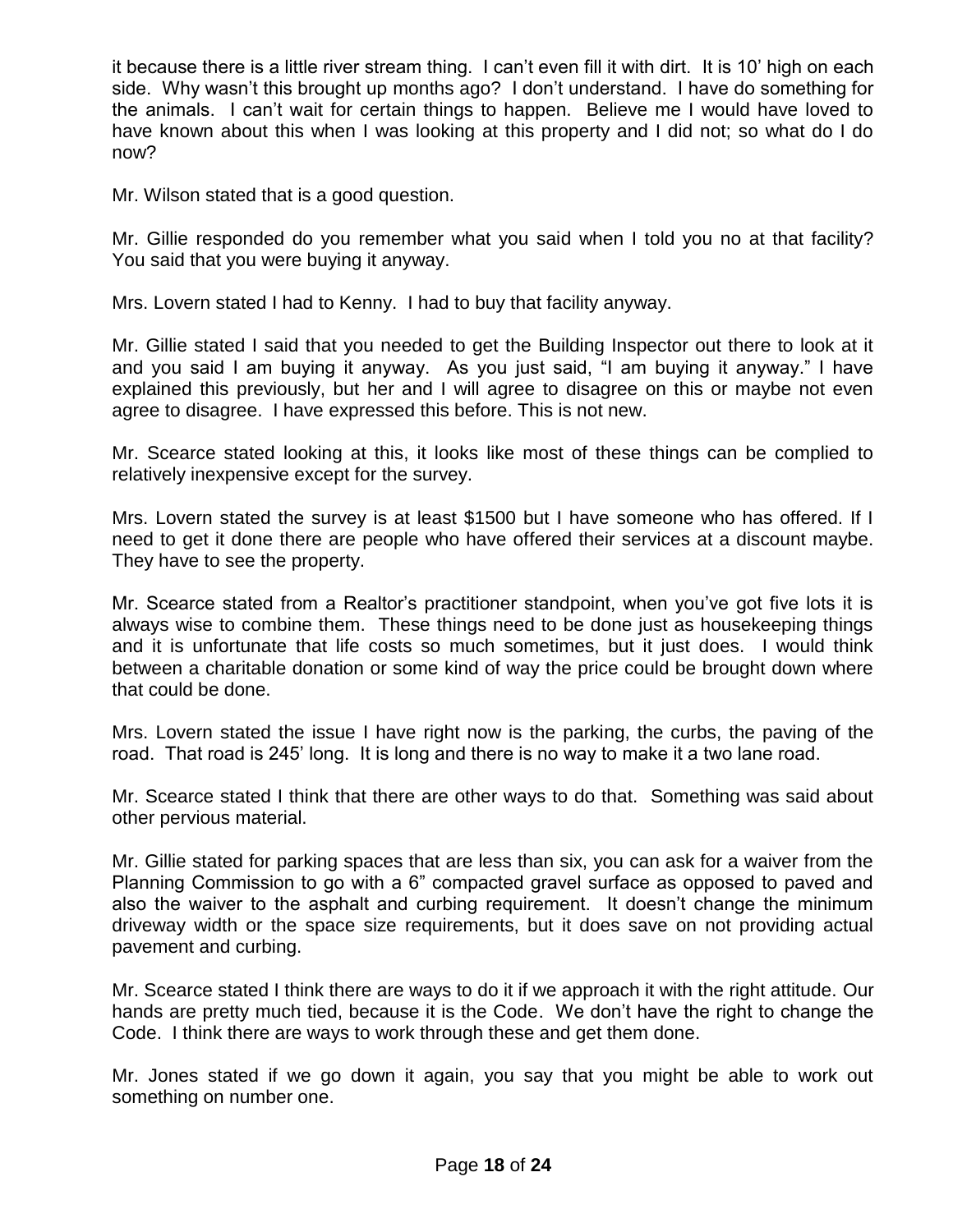Mrs. Lovern stated yes, number one is a \$1500 thing. I could save up for a couple more months and take care of number one.

Mr. Jones stated you are ok on two and three. We get to four, are we talking about just a handicap ramp? Are we talking an Eagle Scout project?

Mr. Gillie responded on four, I cannot answer that question until number two is complete. Until the building has a change of use survey I don't know what handicap issues there are inside that facility.

Mr. Jones stated number five; we talked about a waiver there. Number six, I am having trouble with the vegetation. What is the Code there and why? Can that be waived? We are ok on number seven. Talk to me about number six.

Mr. Gillie responded number six is to provide screening to the adjacent properties because you have a use that is no longer single family. We have a separation of use requirement. If she proposes to keep her existing vegetation or as she said she is planning on planting Leyland Cyprus. That will take care of that condition.

Mr. Griffith read condition six. It doesn't say *or.*

Mr. Gillie stated it is supposed to say *a border fence or vegetation.*

Mr. Wilson asked does it qualify already as having appropriate vegetation?

Mr. Gillie responded as it stands now, yes.

Mr. Wilson stated so really number six is off the table.

Mr. Gillie stated no, what we would like is something that preserves that. It keeps her from going tomorrow and cutting every tree down. We want that condition to keep some of that vegetation in place. She has agreed to keep the vegetation in place here at the meeting, but I don't have anything in writing that says that vegetation will stay.

Mr. Wilson stated let's assume that the current layout of this meets that requirement. She doesn't have to do anything to meet number six.

Mr. Jones stated there is no cost involved.

Mr. Gillie stated there is no cost. It is just an agreement that she won't cut it down.

Mr. Wilson stated really we are down to five, the parking and the handicap. Do you have or are you a non-profit organization?

Mrs. Lovern responded my application is in with the Federal Government, so within three to six months, yes.

Mr. Wilson stated we overheard part of this discussion at the last City Council meeting. In listening to that discussion, one of my original thoughts was that you carry a large individual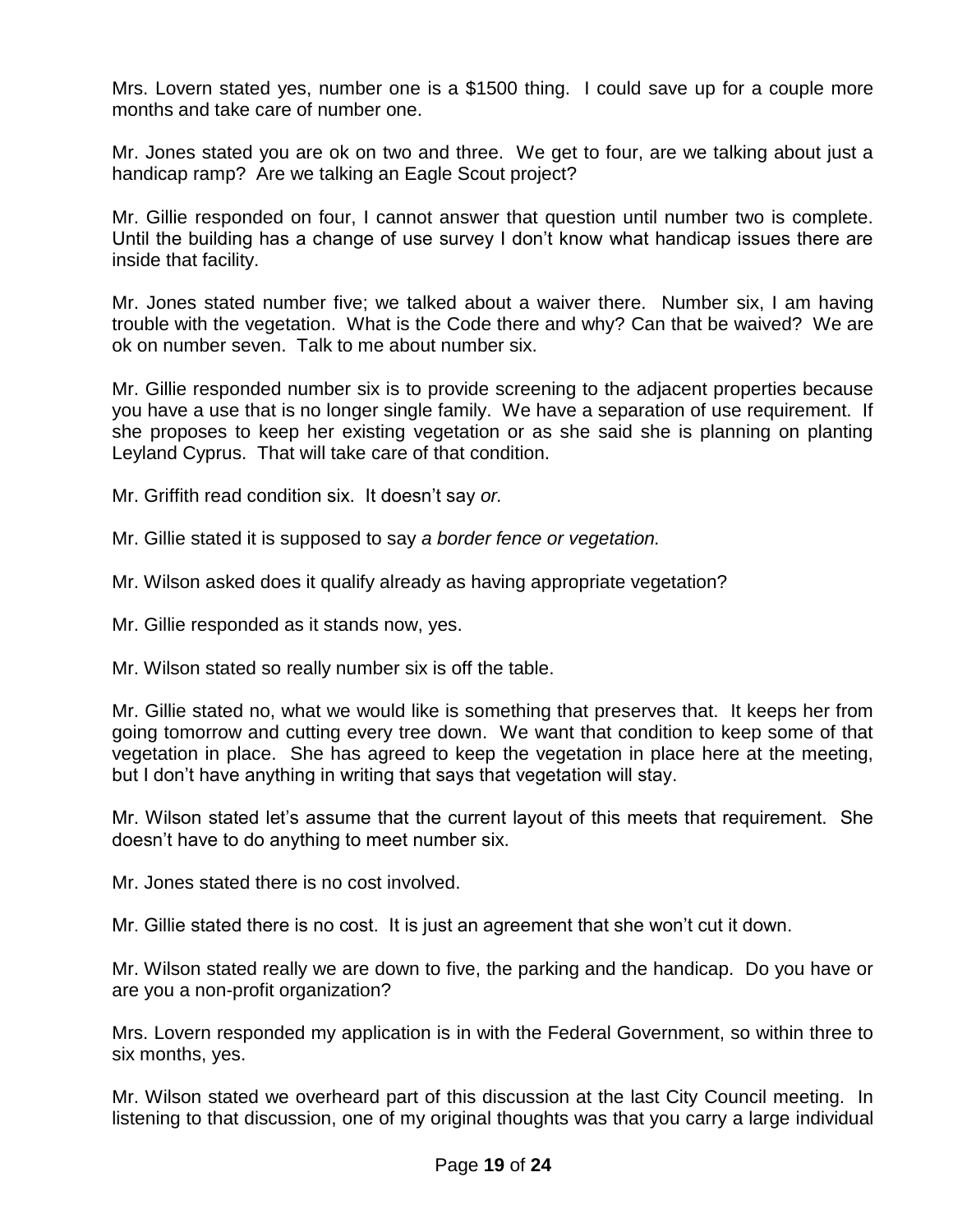burden with this operation and I was just wondering if dialogue with certain folks might generate some of the income that you are lacking.

Mrs. Lovern stated I have to wait until I am a non-profit, which by the way costs \$800. I have to wait until I am a non-profit to apply for the grants. I am a grant writer. I own a company that I write grants for small businesses here in Danville and surrounding areas. I know how to write a grant. That is not a problem, but whether I get approved for that grant I don't know. That takes months and months. What they are saying is that I am in violation at my house. I am in violation at the center. What happens to these animals? I have six squirrels in my truck. What happens to them?

Mr. Wilson stated I understand you are going to do what you need to do. The nobleness of your effort is without question.

Mrs. Lovern stated it is just very hard.

Mr. Wilson stated I understand it is very frustrating. I am just sitting here thinking of ways that we can work to solve some of these financial issues because really they are financial based issues.

Mrs. Lovern stated let me give you an example. I have no problem with the paving of the parking lot. I have actually talked to someone about paving my parking lot. It was extremely expensive. He happens to want a bid written. I write bids. We were kind of going to get together on that; however there is no way that I can take a road that is 13' across that has a ditch thing 10' down and make that a 24' across road to make two way traffic. If it is done it is \$15,000-\$16,000 dollars and no offense but I want to spend that \$16,000 on the animals not on asphalt. It is expensive to take care of them. My last formula order was \$245. The gravel that I put down was \$380.

Mr. Wilson asked is this the only access? The road we are talking about, is it the only way to get into this property?

Mr. Gillie responded that is the only way to get in. Unless adjacent property was purchased that is the only way. You can do anything with enough money, but realistically I don't think it would help.

Mrs. Evans asked can we waive the 24' width?

Mr. Gillie responded you cannot waive it. The Board of Zoning Appeals is the one that regulates that because that is a standard Code requirement. The only that Planning Commission has within their scope is you can waive the pavement requirement. You can waive the curbing requirement. If you waive the pavement and curbing requirement it still has to meet that six inches of compacted gravel.

Mr. Scearce stated to get this done I think that is what we need to do, to grant a motion to approve it with the two changes on the road and let it go before City Council. They should probably approve it and then let it go back before the Board of Zoning Appeals so the road can be taken care of by standard process. It should work. It sounds like she has all the issues worked out. It is not going quite as nicely as she wants, but it seems like all of these items can be met.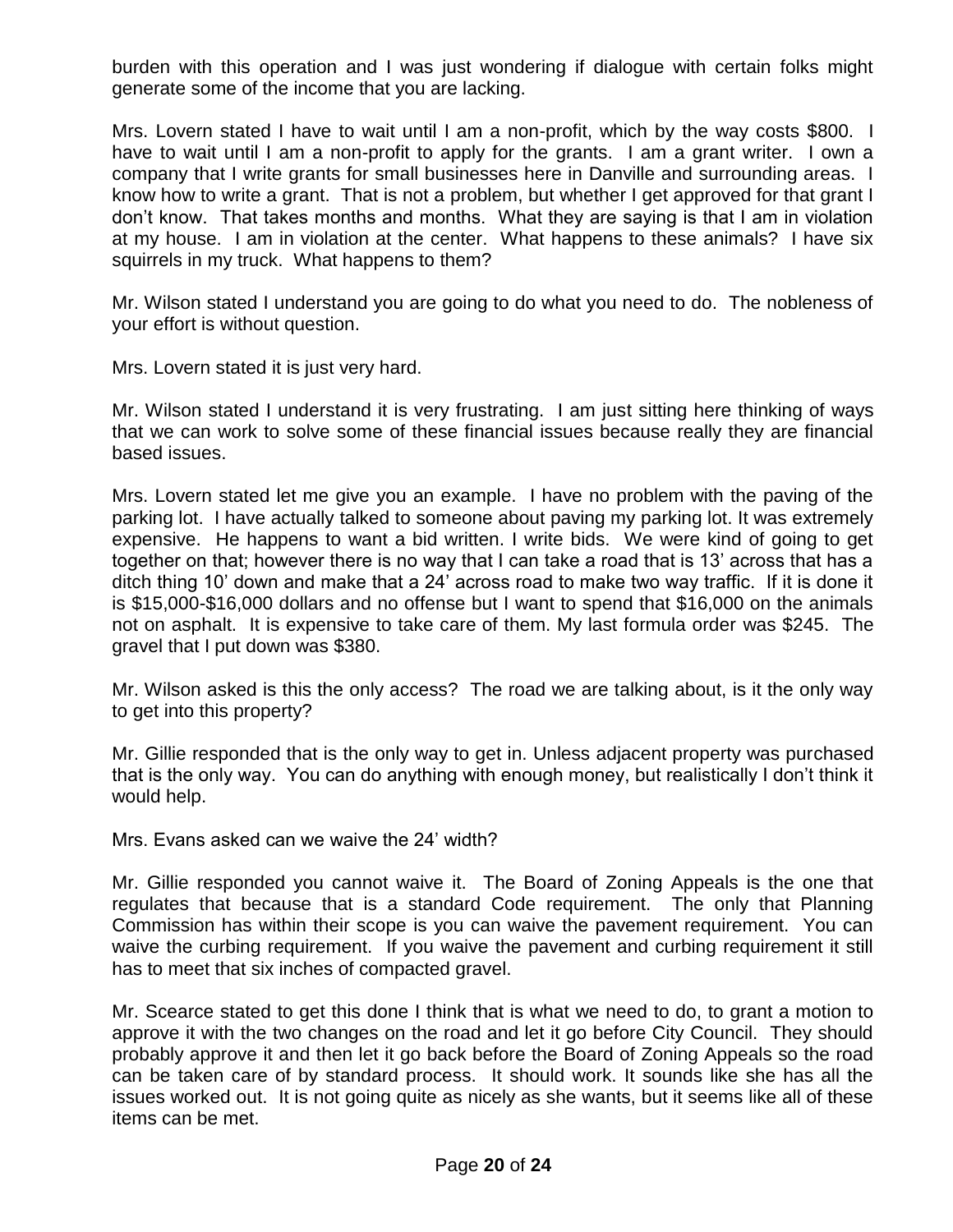Mr. Jones asked Clarke, is the legal cost of number one something that gets into a lot of money?

Mr. Whitfield responded that is something that a surveyor and an engineer does. I wouldn't have any idea. What she is saying is that the price she has gotten so far is \$1500. That involves a surveyor and an engineer going out and actually walking the property and preparing a new survey and consolidation plat.

Mr. Griffith stated that would have to be recorded. There are legal fees with that too.

Mr. Gillie stated it is \$20 to record a plat.

Mr. Lovern asked is there any legal way to help an animal in Danville, Virginia?

Mr. Gillie responded yes, call the Danville Humane Society.

Mr. Lovern stated they don't take wild animals.

Mrs. Lovern stated they euthanize them.

Mr. Lovern stated they don't rehab wildlife.

Mrs. Evans stated I know they don't rehab them, but they do transport them because we have had chickens and goats.

Mrs. Lovern stated those are domestic. Raccoons are put down immediately. The squirrels, they called a rehabber before and it took 15 days and the rehabber never showed up and they euthanized it.

Mr. Lovern stated if everybody started taking their animals to the Humane Society, they would take care of them is what you are saying.

Mrs. Evans stated I assume I am wrong.

Mr. Lovern stated it just seems that it wouldn't be this difficult. A lot of people do it in their house. the game wardens work with her. They take animals out of people's houses that have pet raccoons and stuff because what happens when you don't have a rehabber in the City or the County people start taking these animals off the street and keep them in their house. Now because they have somewhere to take them to will take them to her so they can be released. You wouldn't believe the number of people who have these animals in their homes. The game wardens can't really transport so they have to put down animals because the gas and money from the State doesn't allow them to transport them to Roanoke. Anything you can do, I am appreciative. It is getting really hard. We've put a lot of money into it. I know some of it was premature but either way we were going to lose. She can't do it in our house. Even though it isn't a business or anything like that you still have to have curbs and stuff. The property we are looking at doesn't even have curbs in the whole area but it would be nice to have curb going to the center I guess.

Mr. Scearce stated I think we have got all of that taken care of. We are trying to show you how to get around that.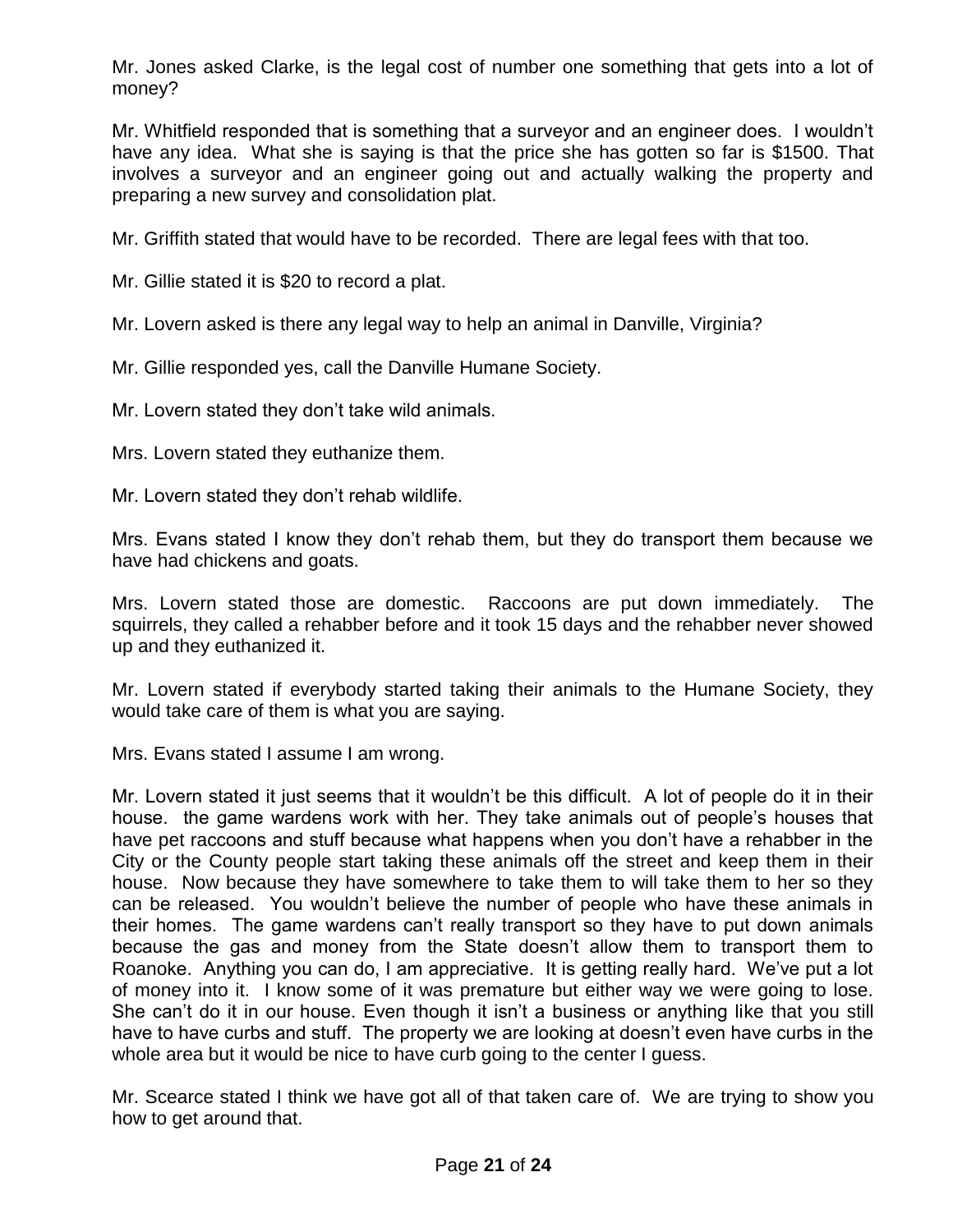Mr. Lovern stated I appreciate that. Anybody that has ever been in any of these has been for it. It seems like the Code is not there to help.

Mr. Scearce stated this is an unusual situation. It really is.

Mr. Lovern stated the problem is that it shouldn't be. This is probably why. Maybe some people started doing and found out what the cost was going to be. It is \$700 just to try and get permits done not to mention all of the other stuff.

Mr. Jones stated you've got to realize I think you are preaching to the choir. The way we understand it, we are totally involved. They are doing their job because they have to.

Mr. Lovern stated I understand that it is in the Code and the Code makes it difficult. I guess that is more State. When you are doing this you talk to people who have had to go through similar things. It doesn't appear easy for anybody. It is what it is.

Mrs. Lovern stated where I am from in North Carolina there is 30 rehabbers in the City. How are they in the City? I think the point he was trying to get across is, is there is any legal way to rehabilitate a wild animal in the City of Danville?

Mr. Gillie responded you are going through the process now.

Mrs. Lovern asked so this is what every wildlife rehabilitator in the City of Danville would have to do?

Mr. Scearce responded yes.

Mrs. Lovern stated you do realize that you are out of the norm of every other City I have ever been in. We have never had to have permits from the City of any kind. I have lived in several Cities: Raleigh, Cary, and Sanford North Carolina. One of my best friends has a facility in her home in the City of Roanoke.

Mr. Scearce asked is she in compliance with the Code?

Mrs. Lovern responded yes. She just formed the Southwest Virginia Wildlife Center. She is the one I take all of my raptors to. The closest one is her. She is in the City of Roanoke and in complete compliance in her home.

Mr. Wilson asked is this a locality issue? Could Roanoke actually have loser rules about this? Maybe we need to look at our general Code.

Mr. Gillie responded all zoning is locality specific. Any Council can establish what regulations they want. There are certain things that the State allows you do. Virginia being dylan rule State we can only do what the State allows us to do. How they operate in Roanoke, I know a little bit of it but not a whole lot. I am not an expert on Roanoke. I know what I was able to find when we first started working on these Code amendments to allow this by special use permit. We have already modified the Code once to allow this kind of thing. What I found was that most localities were in the same boat that we were in. The individual thing in Roanoke, I don't know. I will check on it before next month. Right now I can't testify to say how their rules differ from ours. As far as I knew, we were doing the same thing they were doing.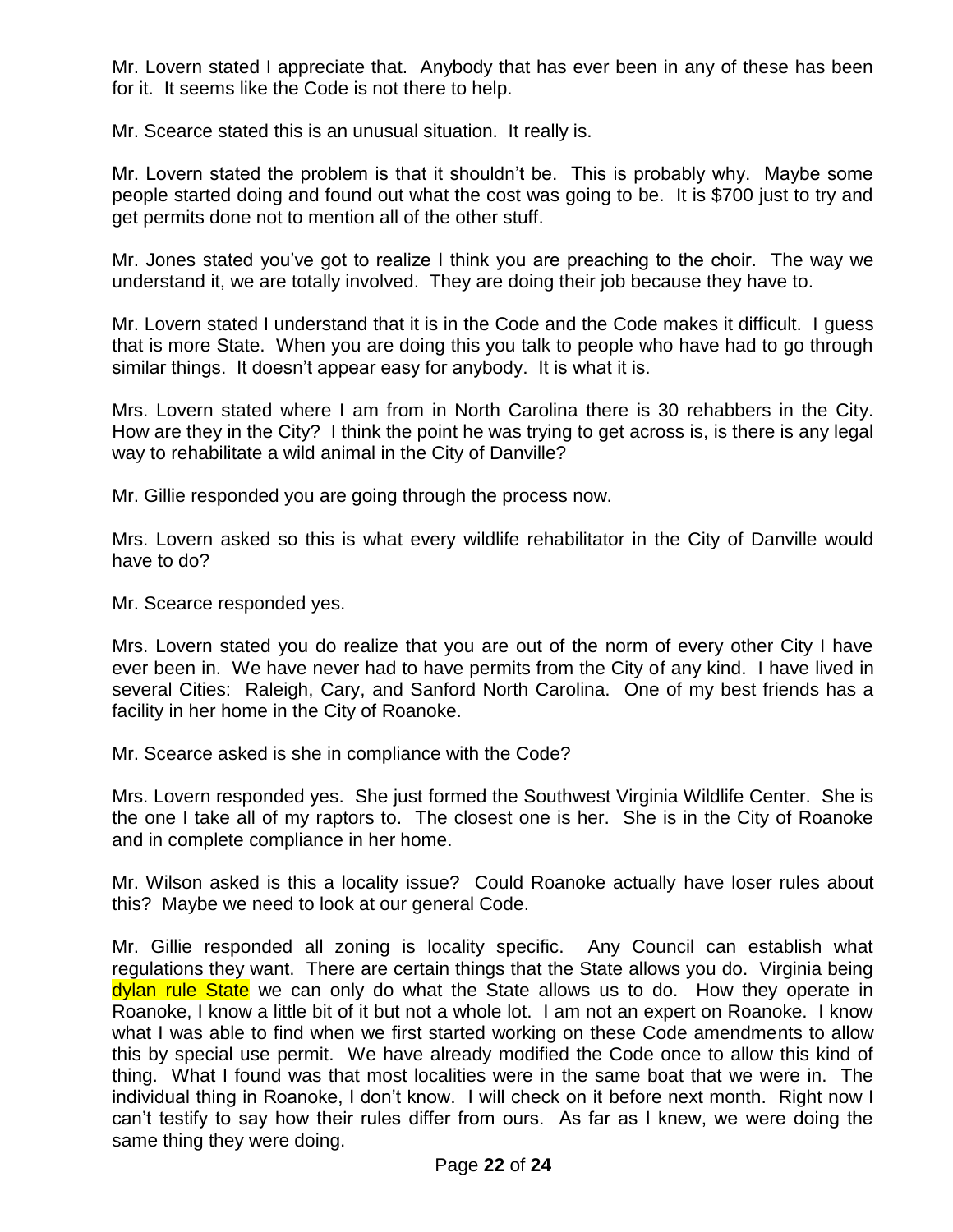Close the Public Hearing.

Mr. Scearce mentioned the various options for making a motion. If Roanoke has a similar building I am sure that it is compliant with everything. If there are people operating out of their house I don't know how they are doing. I am sure their Code is similar to ours.

Mr. Gillie stated possibly. That still doesn't address the issue. She is looking to move out of her house into another place, so we've got to address that issue. Staff is not in favor of tabling this, so we can get them to be compliant. Right now we've got a situation where they are not in compliance anywhere. We want to try and fix this one way or another. We stand by our conditions because they are Code related issues that need to be addressed.

**Mr. Griffith made a motion to recommend approval of Special Use Permit PLSUP20130000048 with conditions by staff with the following changes: item 5 parking requirements be waived to use alternative material, and item 6 change the word** *and* **to** *or***. Mr. Jones seconded the motion. The motion was approved by a 7-0 vote.**

*4. Request to amend Chapter 41 entitled "Zoning Ordinance" of the Code of the City of Danville, Virginia, 1986 as amended, more specifically Article 10:, entitled "Sign Regulations", Section D. entitled "Sign Definitions", and Section G:, entitled "Exempt Signs" to allow for the installation of sponsorship signage on government land or facilities which have received donations from organizations to recognize their contributions and Article 7: entitled "Nonconforming Uses", Section B. entitled "Nonconforming Uses: Change, Discontinuation and Expansion", and Section C. entitled "Nonconforming Structures" to address how nonconforming may be permitted to continue and address changes made by the Code of Virginia and Article 3.R:, entitled "HP-O, Historic Preservation Overlay", Section F. entitled "Commission of Architectural Review: Membership and Organization" to expand the membership criteria and create a waiver of professional qualifications.*

Mr. Gillie read the staff report.

Open the Public Hearing.

No one was present on behalf of the request.

Close the Public Hearing.

Mr. Griffith read staff recommendations. Are you talking about all of this or just the first item?

Mr. Gillie responded just the 15.223.07, the vested rights of not impaired non-conforming uses. Staff advertised for a change under Article 7 entitled non-conforming uses Section B entitled non-conforming uses and Section C. We are not recommending that at this time. Attached is the two page section of State Code 15.223.07. This will deal with situations such as the apartment complex. The State has changed some of the language in there that talks about how the structure was originally constructed. There is a provision in there about the length of time someone pays taxes on it and whether that can create a lockable nonconforming situation. There are also provisions in here about septic systems. In 2004 the